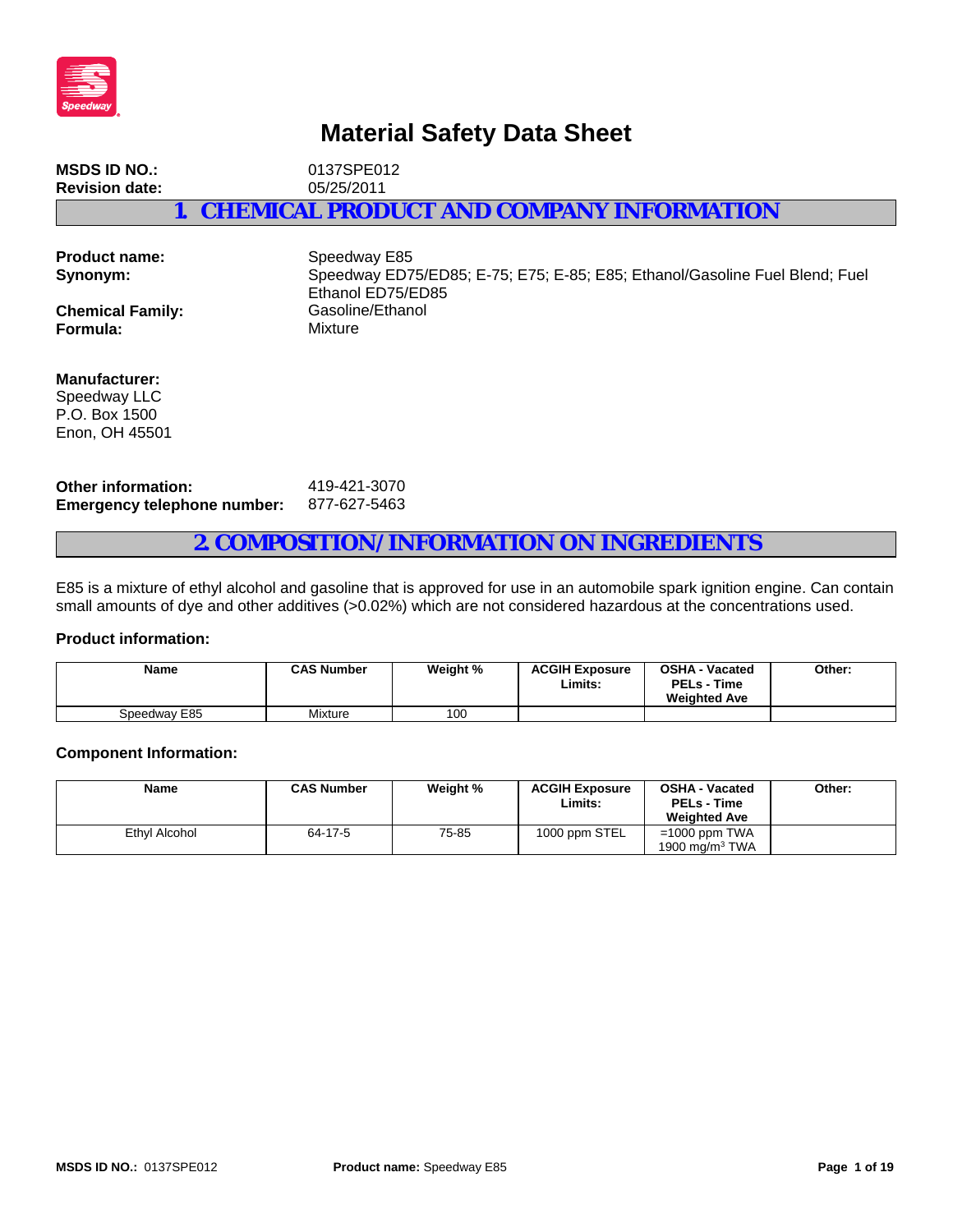| <b>Name</b>              | <b>CAS Number</b> | Weight %    | <b>ACGIH Exposure</b><br>Limits:                                                                                             | <b>OSHA - Vacated</b><br><b>PELs - Time</b><br><b>Weighted Ave</b>                                     | Other:                                                                                                                         |
|--------------------------|-------------------|-------------|------------------------------------------------------------------------------------------------------------------------------|--------------------------------------------------------------------------------------------------------|--------------------------------------------------------------------------------------------------------------------------------|
| Gasoline                 | Mixture           | 15-25       | $=300$ ppm TWA;<br>$=500$ ppm STEL                                                                                           |                                                                                                        |                                                                                                                                |
| Saturated Hydrocarbons   | Mixture           | $8.3 - 21$  |                                                                                                                              |                                                                                                        |                                                                                                                                |
| Aromatic Hydrocarbons    | Mixture           | $1.5 - 10$  |                                                                                                                              |                                                                                                        |                                                                                                                                |
| Toluene                  | 108-88-3          | $.2 - 3.8$  | 20 ppm TWA                                                                                                                   | $= 100$ ppm TWA<br>$= 375$ mg/m <sup>3</sup> TWA<br>$= 150$ ppm STEL<br>$=$ 560 mg/m <sup>3</sup> STEL |                                                                                                                                |
| Unsaturated Hydrocarbons | Mixture           | $0.2 - 3.8$ |                                                                                                                              |                                                                                                        |                                                                                                                                |
| Xylene                   | 1330-20-7         | $.3 - 2.5$  | 100 ppm TWA<br>150 ppm STEL                                                                                                  | $= 100$ ppm TWA<br>$= 435$ mg/m <sup>3</sup> TWA<br>$= 150$ ppm STEL<br>$= 655$ mg/m <sup>3</sup> STEL |                                                                                                                                |
| 1,2,4-Trimethylbenzene   | $95 - 63 - 6$     | $.2 - 1.3$  | $= 25$ ppm TWA                                                                                                               | $= 125$ mg/m <sup>3</sup> TWA<br>$= 25$ ppm TWA                                                        |                                                                                                                                |
| Benzene                  | $71 - 43 - 2$     | $0.1 - 0.9$ | Skin - potential<br>significant contribution<br>to overall exposure by<br>the cutaneous route<br>0.5 ppm TWA<br>2.5 ppm STEL | $= 25$ ppm Ceiling<br>$= 10$ ppm TWA<br>$= 50$ ppm STEL                                                | <b>OSHA Exposure Limit</b><br>as specified in<br>1910.1028:<br>$=1.0$ ppm TWA<br>$= 5$ ppm STEL<br>$= 0.5$ ppm Action<br>Level |
| Hexane                   | 110-54-3          | $0 - .75$   | Skin - potential<br>significant contribution<br>to overall exposure by<br>the cutaneous route<br>50 ppm TWA                  | $= 180$ mg/m <sup>3</sup> TWA<br>$= 50$ ppm TWA                                                        |                                                                                                                                |
| Ethyl Benzene            | $100 - 41 - 4$    | $0.1 - 0.5$ | 100 ppm TWA<br>125 ppm STEL                                                                                                  | $= 100$ ppm TWA<br>$= 435$ mg/m <sup>3</sup> TWA<br>$= 125$ ppm STEL<br>$=$ 545 mg/m <sup>3</sup> STEL |                                                                                                                                |
| Naphthalene              | $91 - 20 - 3$     | $0 - 13$    | Skin - potential<br>significant contribution<br>to overall exposure by<br>the cutaneous route<br>10 ppm TWA<br>15 ppm STEL   | $= 10$ ppm TWA<br>$=$ 50 mg/m <sup>3</sup> TWA<br>$= 15$ ppm STEL<br>$= 75$ mg/m <sup>3</sup> STEL     |                                                                                                                                |

**Notes: The manufacturer has voluntarily elected to reflect exposure limits contained in** OSHA's 1989 air contaminants standard in its MSDS's, even though certain of those exposure limits were vacated in 1992.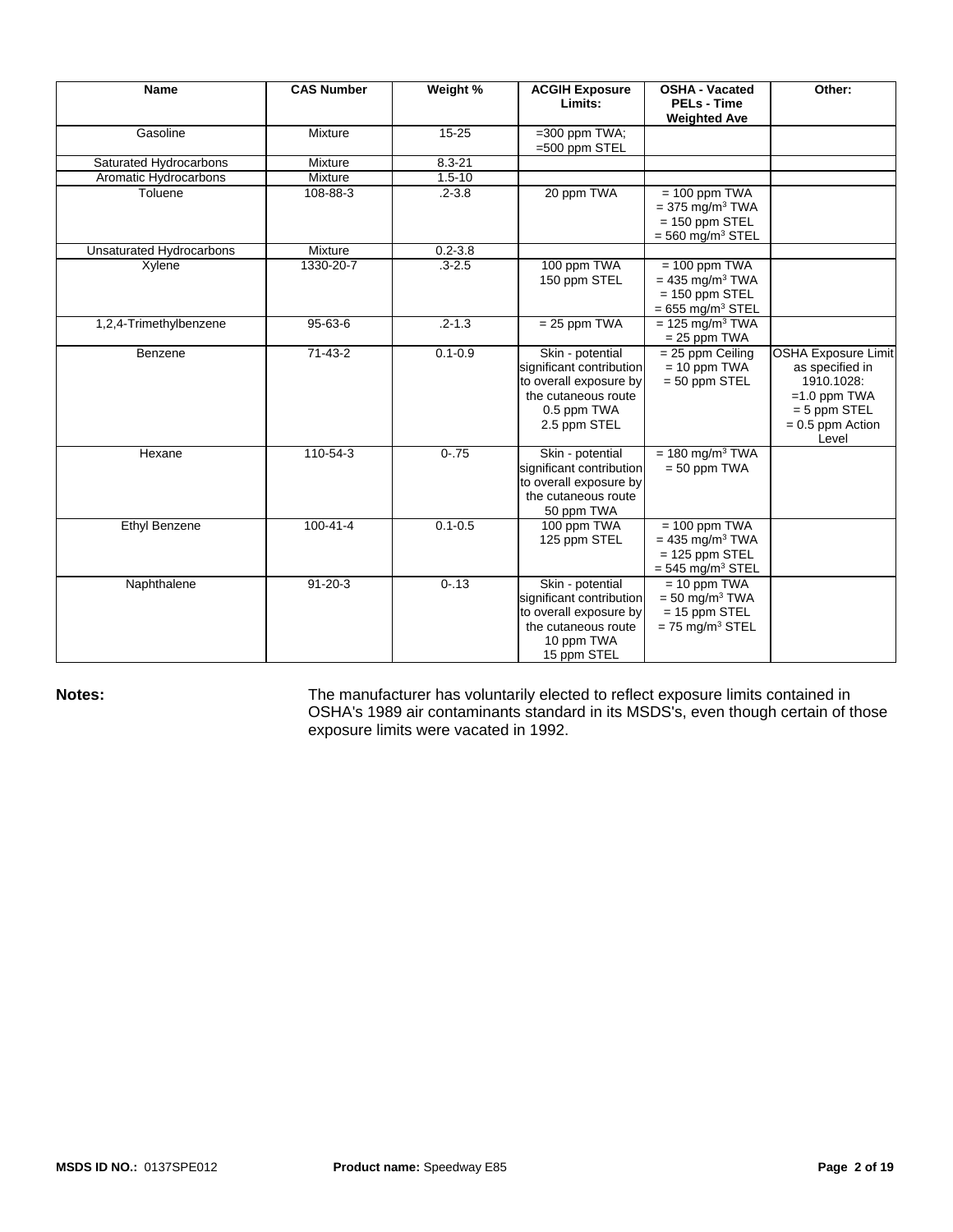# 3. HAZARDS IDENTIFICATION

# **EMERGENCY OVERVIEW**

DANGER!

#### FUMES MAY CAUSE EYE AND RESPIRATORY IRRITATION. MAY BE HARMFUL OR FATAL IF SWALLOWED MAY CAUSE LUNG DAMAGE OVEREXPOSURE MAY CAUSE CNS DEPRESSION BREATHING HIGH CONCENTRATIONS CAN CAUSE IRREGULAR HEARTBEATS WHICH MAY BE FATAL

#### DANGER - CONTAINS BENZENE - MAY CAUSE CANCER POTENTIAL REPRODUCTIVE HAZARD SEE TOXICOLOGICAL INFORMATION SECTION FOR MORE INFORMATION

EXTREMELY FLAMMABLE LIQUID AND VAPOR VAPOR MAY CAUSE FLASH FIRE OR EXPLOSION MATERIAL MAY ACCUMULATE STATIC CHARGE

#### **STABLE**

#### **Inhalation:**

Breathing high concentrations may be harmful.

May cause central nervous system depression or effects. Symptoms may include headache, excitation, euphoria, dizziness, incoordination, drowsiness, light-headedness, blurred vision, fatigue, tremors, convulsions, loss of consciousness, coma, respiratory arrest and death, depending on the concentration and duration of exposure. Breathing high concentrations of this material, for example, in a confined space or by intentional abuse, can cause irregular heartbeats which can cause death. See Toxicological Effects (Section 11) for more information.

#### **Ingestion:**

Swallowing this material may be harmful.

May cause irritation of the mouth, throat and gastrointestinal tract.

May cause central nervous system depression or effects. Symptoms may include salivation, pain, nausea, vomiting and diarrhea. Exposure may also cause central nervous system symptoms similar to those listed under "Inhalation" (see Inhalation section).

### **Skin contact:**

Contact may cause reddening, itching and inflammation.

Skin contact may cause harmful effects in other parts of the body.

## **Eye contact:**

Contact may cause pain and severe reddening and inflammation of the conjunctiva. Effects may become more serious with repeated or prolonged contact.

#### **Carcinogenic Evaluation:**

#### **Product information:**

| <b>Name</b>             | <b>IARC</b>  | <b>NTP</b>   | <b>ACGIH-</b> | <b>OSHA - Select</b> |
|-------------------------|--------------|--------------|---------------|----------------------|
|                         | Carcinogens: | Carcinogens: | Carcinogens:  | <b>Carcinogens:</b>  |
| Speedway E85<br>Mixture | NE           |              |               |                      |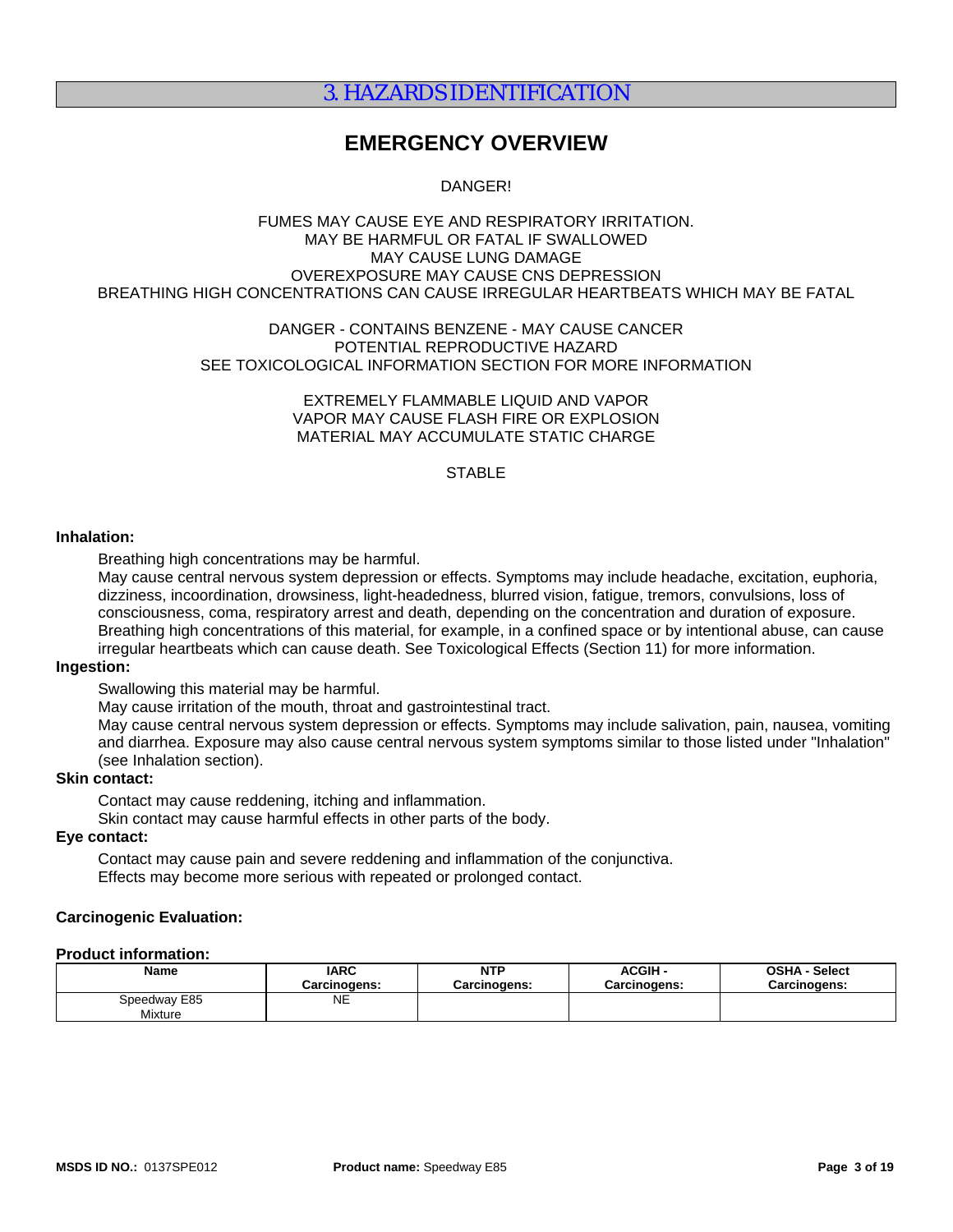**Notes: The International Agency for Research on Cancer (IARC) has determined that there** is inadequate evidence for the carcinogenicity of gasoline in humans. IARC determined that limited evidence of carcinogenicity in animals exists. IARC`s overall evaluation of gasoline, in spite of limited carcinogenicity evidence, has resulted in the IARC designation of gasoline as possibly carcinogenic to humans (Group 2B) because gasoline contains benzene.

> IARC has determined that there is inadequate evidence for the carcinogenicity of gasoline engine exhaust in humans or animals. However, IARC`s overall evaluation on gasoline engine exhaust, in spite of the absence of carcinogenicity data, has resulted in the IARC designation of gasoline engine exhaust as possibly carcinogenic to humans (Group 2B) because of the presence of certain engine exhaust components.

### **Component Information:**

| <b>Name</b>          | <b>IARC</b>          | <b>NTP</b>                                           | <b>ACGIH-</b>              | <b>OSHA - Select</b> |
|----------------------|----------------------|------------------------------------------------------|----------------------------|----------------------|
|                      | Carcinogens:         | Carcinogens:                                         | Carcinogens:               | Carcinogens:         |
| Ethyl Alcohol        | A2-Possible Human    | male mice-inadequate;                                | A4 - Not Classifiable as a | Present              |
| $64 - 17 - 5$        | Carcinogen           | female mice-inadequate                               | Human Carcinogen           |                      |
| Toluene              |                      | male rat-no evidence;                                | A4 - Not Classifiable as a |                      |
| 108-88-3             |                      | female rat-no evidence:                              | Human Carcinogen           |                      |
|                      |                      | male mice-no evidence;                               |                            |                      |
|                      |                      | female mice-no evidence                              |                            |                      |
| Xylene               |                      | male rat-no evidence;                                | A4 - Not Classifiable as a |                      |
| 1330-20-7            |                      | female rat-no evidence:                              | Human Carcinogen           |                      |
|                      |                      | male mice-no evidence;                               |                            |                      |
|                      |                      | female mice-no evidence                              |                            |                      |
| Benzene              | Supplement 7 [1987], | Known Human Carcinogen                               | A1 - Confirmed Human       | Present              |
| $71 - 43 - 2$        | Monograph 29 [1982]  | male rat-clear evidence:                             | Carcinogen                 |                      |
|                      |                      | female rat-clear evidence:                           |                            |                      |
|                      |                      | male mice-clear evidence:                            |                            |                      |
|                      |                      | female mice-clear                                    |                            |                      |
|                      |                      | evidence                                             |                            |                      |
| <b>Ethyl Benzene</b> | Monograph 77 [2000]  | male rat-clear evidence:                             | A3 - Confirmed Animal      | Present              |
| $100 - 41 - 4$       |                      | female rat-some evidence:                            | Carcinogen with Unknown    |                      |
|                      |                      | male mice-some evidence:                             | Relevance to Humans        |                      |
|                      |                      | female mice-some                                     |                            |                      |
|                      |                      | evidence                                             |                            |                      |
| Naphthalene          | Monograph 82 [2002]  | Reasonably Anticipated To A4 - Not Classifiable as a |                            | Present              |
| $91 - 20 - 3$        |                      | Be A Human Carcinogen                                | Human Carcinogen           |                      |
|                      |                      | male rat-clear evidence;                             |                            |                      |
|                      |                      | female rat-clear evidence:                           |                            |                      |
|                      |                      | male mice-no evidence;                               |                            |                      |
|                      |                      | female mice-some                                     |                            |                      |
|                      |                      | evidence                                             |                            |                      |

**Notes: The International Agency for Research on Cancer (IARC), the National Toxicology** Program (NTP), and OSHA have determined that there is sufficient evidence for the carcinogenicity of benzene in humans (Group 1A).

> The International Agency for Reasearch on Cancer (IARC) has determined that there is sufficient evidence for the carcinogenicity of alcoholic beverages (ethanol) in humans (Group 1).

The International Agency for Research on Cancer (IARC) has concluded that ethyl benzene is possibly carcinogenic to humans (Group 2B).

The International Agency for Research on Cancer (IARC) and the Environmental Protection Agency (EPA) have determined that naphthalene is a possible human carcinogen.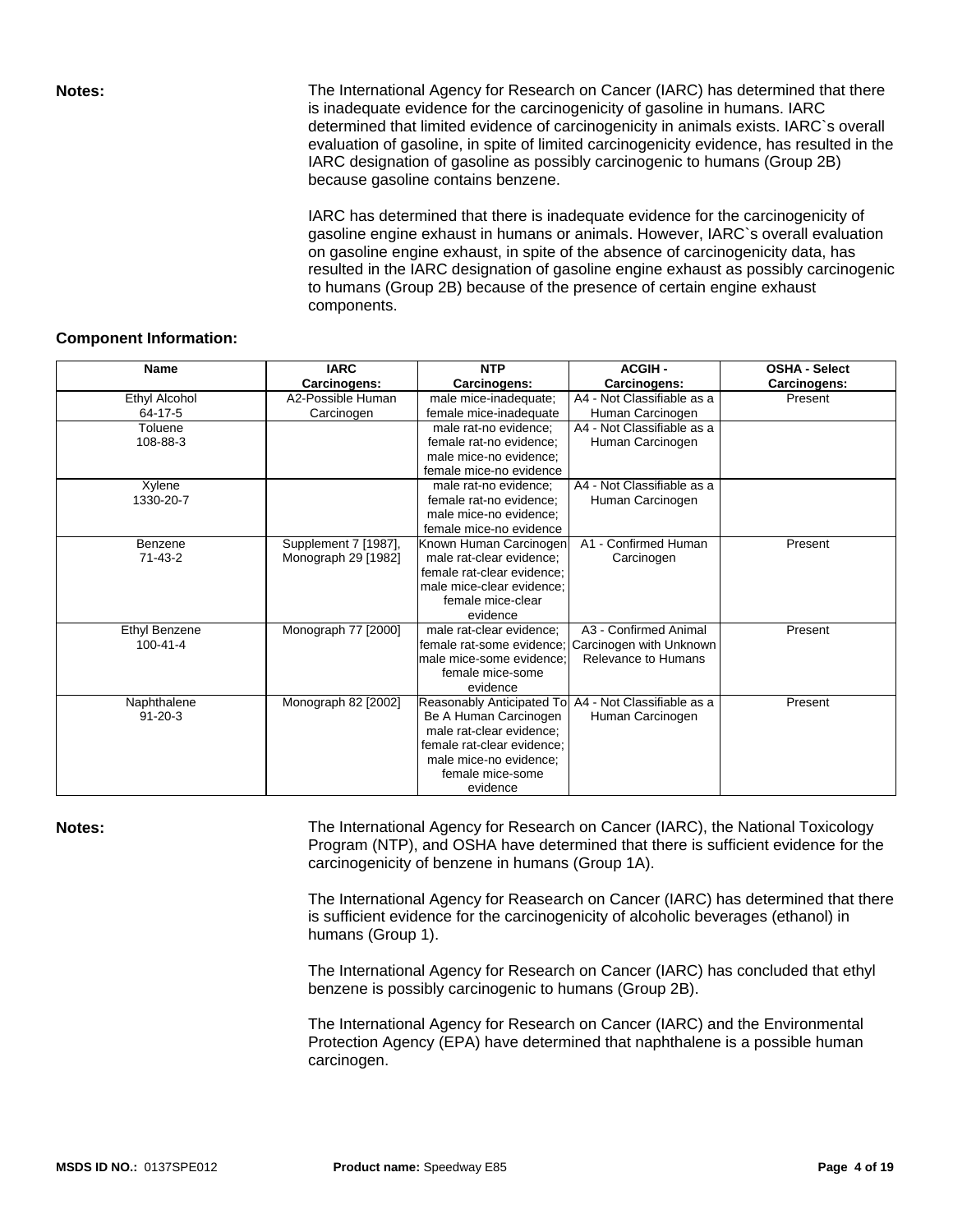# **4. FIRST AID MEASURES**

| <b>Eye Contact:</b>                                            |                                                                                                                                                                                                                                                                                                                                                                                                  |
|----------------------------------------------------------------|--------------------------------------------------------------------------------------------------------------------------------------------------------------------------------------------------------------------------------------------------------------------------------------------------------------------------------------------------------------------------------------------------|
|                                                                | Flush immediately with large amounts of water for at least 15 minutes. Eyelids<br>should be held away from the eyeball to ensure thorough rinsing. GET IMMEDIATE<br><b>MEDICAL ATTENTION.</b>                                                                                                                                                                                                    |
| <b>Skin Contact:</b>                                           |                                                                                                                                                                                                                                                                                                                                                                                                  |
|                                                                | Immediately wash exposed skin with plenty of soap and water while removing<br>contaminated clothing and shoes. Get medical attention if irritation persists.<br>Place contaminated clothing in closed container until cleaned or discarded. If<br>clothing is to be laundered, inform the person performing the operation of<br>contaminant's hazardous properties.                              |
| Ingestion:                                                     |                                                                                                                                                                                                                                                                                                                                                                                                  |
|                                                                | Do not induce vomiting because of danger of aspirating liquid into lungs, causing<br>serious damage and chemical pneumonitis. If spontaneous vomiting occurs, keep<br>head below hips to prevent aspiration and monitor for breathing difficulty.<br>Never give anything by mouth to an unconscious person. Keep affected person warm<br>and at rest.<br><b>GET IMMEDIATE MEDICAL ATTENTION.</b> |
| Inhalation:                                                    |                                                                                                                                                                                                                                                                                                                                                                                                  |
|                                                                | Remove to fresh air. If not breathing, institute rescue breathing. If breathing is<br>difficult, ensure airway is clear and give oxygen. If heart has stopped, immediately<br>begin cardiopulmonary resuscitation (CPR). Keep affected person warm and at rest.<br><b>GET IMMEDIATE MEDICAL ATTENTION.</b>                                                                                       |
| <b>NOTES TO PHYSICIAN:</b>                                     |                                                                                                                                                                                                                                                                                                                                                                                                  |
|                                                                | INHALATION: This material (or a component) sensitizes the myocardium to the<br>effects of sympathomimetic amines. Epinephrine and other sympathomimetic drugs<br>may initiate cardiac arrhythmias in individuals exposed to this material.<br>Administration of sympathomimetic drugs should be avoided.                                                                                         |
|                                                                | INGESTION: If ingested this material represents a significant aspiration and chemical<br>pneumonitis hazard. Induction of emesis is not recommended.                                                                                                                                                                                                                                             |
| <b>Medical Conditions</b><br>Aggravated<br><b>By Exposure:</b> |                                                                                                                                                                                                                                                                                                                                                                                                  |
|                                                                | respiratory system, auditory system, blood (anemia), bone marrow,<br>skin, liver, kidney,                                                                                                                                                                                                                                                                                                        |
|                                                                | E TIDE ELATITIKIA MELATIDEA                                                                                                                                                                                                                                                                                                                                                                      |

## **5. FIRE FIGHTING MEASURES**

| For small fires, Class B fire extinguishing media such as<br>CO2, dry chemical, foam (AFFF/ATC) or water spray can be<br>used. For large fires, water spray, fog or foam (AFFF/ATC)<br>can be used. Fire fighting should be attempted only by those<br>who are adequately trained and equipped with proper<br>protective equipment.                                                                                                                                                                                                                |
|----------------------------------------------------------------------------------------------------------------------------------------------------------------------------------------------------------------------------------------------------------------------------------------------------------------------------------------------------------------------------------------------------------------------------------------------------------------------------------------------------------------------------------------------------|
| This product has been determined to be a flammable liquid<br>per the OSHA Hazard Communication Standard, and should<br>be handled accordingly. Vapors may travel along the<br>ground or be moved by ventilation and ignited by many<br>sources such as pilot lights, sparks, electric motors, static<br>discharge, or other ignition sources at locations distant from<br>material handling. Flashback can occur along vapor trail.<br>For additional fire related information, see NFPA 30 or the<br>North American Emergency Response Guide 127. |
|                                                                                                                                                                                                                                                                                                                                                                                                                                                                                                                                                    |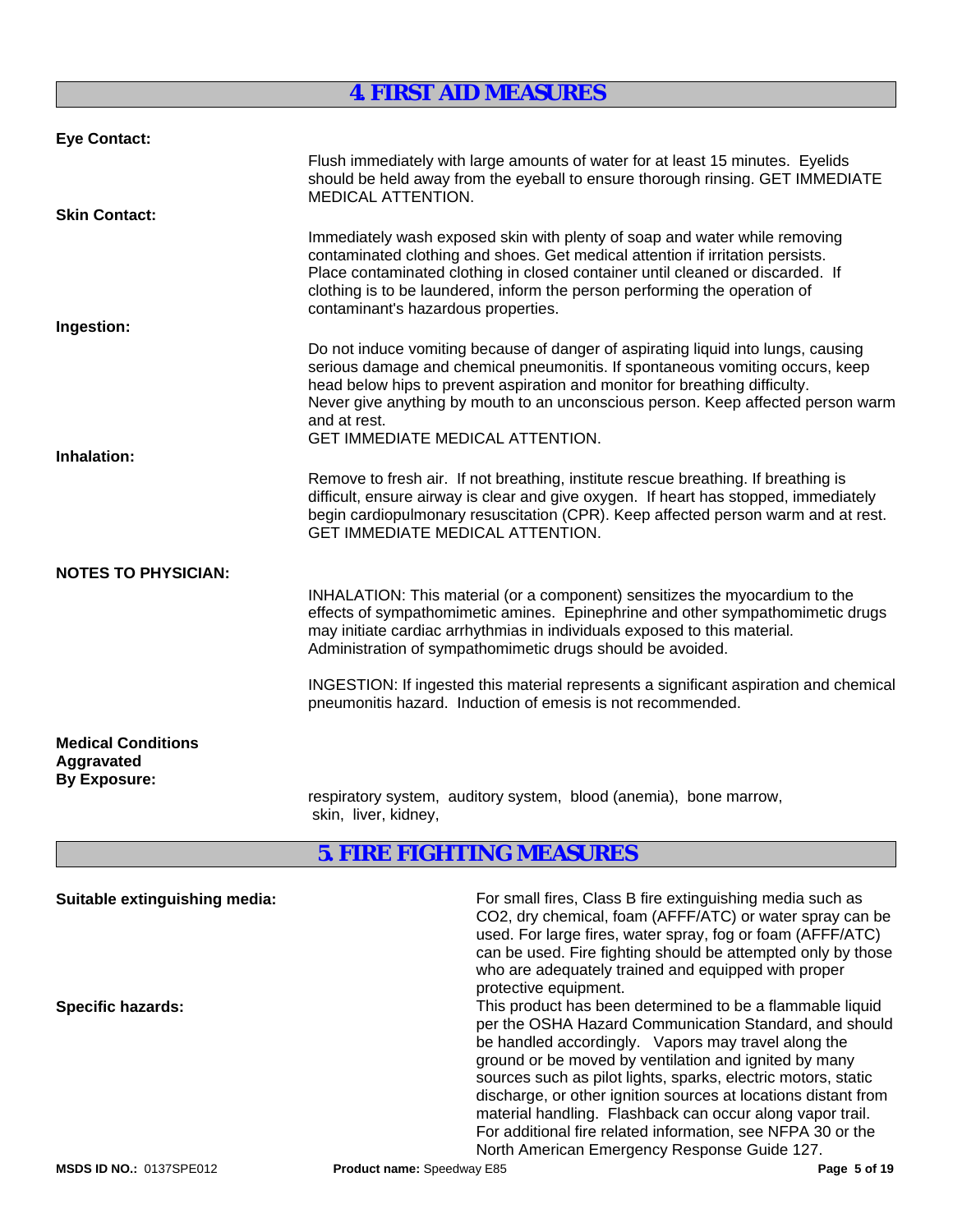## **5. FIRE FIGHTING MEASURES**

**Special protective equipment for firefighters:** Avoid using straight water streams. Water may be ineffective in extinguishing low flash point fires, but can be used to cool exposed surfaces. Avoid excessive water spray application. Water spray and foam (AFFF/ATC) must be applied carefully to avoid frothing and from as far a distance as possible. Keep run-off water out of sewers and water sources.

**Flash point:**<br> **Autoignition temperature:** 
and the set of the set of the SA 495 F<br>
C.A. 495 F **Autoignition temperature: Flammable limits in air - lower (%):**<br> **Flammable limits in air - upper (%):** 19.0 (Ethanol) **Flammable limits in air - upper (%):** 

### **NFPA rating:**

Other: - Flammability: 3 Health: 1 Instability: 0

# **6. ACCIDENTAL RELEASE MEASURES**

**Personal precautions:** Keep public away. Isolate and evacuate area. Shut off source if safe to do so. Eliminate all ignition sources. Advise authorities and National Response Center (800- 424-8802) if the product has entered a water course or sewer. Notify local health and pollution control agencies, if appropriate. Contain liquid with sand or soil. Recover and return free product to proper containers. Use suitable absorbent materials such as vermiculite, sand, or clay to clean up residual liquids.

## **7. HANDLING AND STORAGE**

### **Handling:**

Comply with all applicable EPA, OSHA, NFPA and consistent state and local requirements. Use appropriate grounding and bonding practices. Store in properly closed containers that are appropriately labeled and in a cool well-ventilated area. Do not expose to heat, open flames, strong oxidizers or other sources of ignition. Do not cut, drill, grind or weld on empty containers since they may contain explosive residues. Avoid skin contact. Exercise good personal hygiene including removal of soiled clothing and prompt washing with soap and water.

For use as a motor fuel only. Product should never be used as a solvent due to its flammable and potentially toxic properties. Siphoning by mouth can result in lung aspiration which can be harmful or fatal.

Portable containers of 12 gallons (45 liters) or less should never be filled while they are in or on a motor vehicle or marine craft. Static electric discharge can ignite fuel vapors when filling non-grounded containers or vehicles on trailers. Containers should be placed on the ground. The nozzle spout must be kept in contact with the container before and during the entire filling operation. Use only approved containers. A buildup of static electricity can occur upon re-entry into a vehicle during fueling especially in cold or dry climate conditions. The charge is generated by the action of dissimilar fabrics (i.e., clothing and upholstery) rubbing across each other as a person enters/exits the vehicle. A flash fire can result from this discharge if sufficient flammable vapors are present. Therefore, do not get back in your vehicle while refueling. Cellular phones and other electronic devices may have the potential to emit electrical charges (sparks). Sparks in potentially explosive atmospheres (including fueling areas such as gas stations) could cause an explosion if sufficient flammable vapors are present. Therefore, turn off cellular phones and other electronic devices when working in potentially explosive atmospheres or keep devices inside your vehicle during refueling.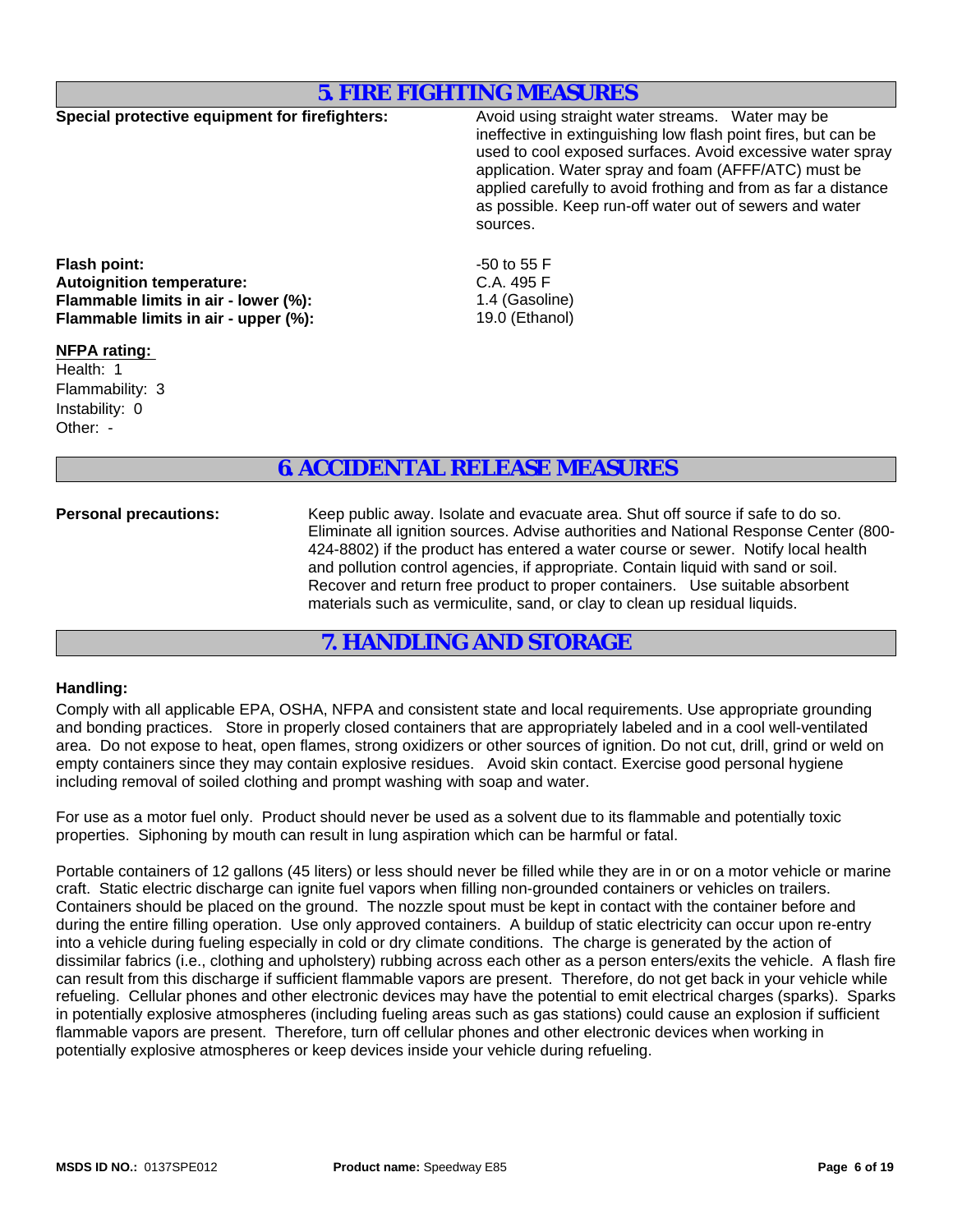# **8. EXPOSURE CONTROLS / PERSONAL PROTECTION**

## **PERSONAL PROTECTIVE EQUIPMENT**

| <b>Engineering measures:</b>   | Local or general exhaust required in an enclosed area or when there is inadequate<br>ventilation.                                                                                                                                                                                                                             |
|--------------------------------|-------------------------------------------------------------------------------------------------------------------------------------------------------------------------------------------------------------------------------------------------------------------------------------------------------------------------------|
| <b>Respiratory protection:</b> | Approved organic vapor chemical cartridge or supplied air respirators should be worn<br>for exposures to any components exceeding the TWA or STEL. Observe respirator<br>assigned protection factors (APFs) criteria cited in federal OSHA 1910.134. Self-<br>contained breathing apparatus should be used for fire fighting. |
| Skin and body protection:      | Use nitrile rubber, viton or PVA gloves for repeated or prolonged skin exposure.                                                                                                                                                                                                                                              |
| Eye protection:                | No special eye protection is normally required. Where splashing is possible, wear<br>safety glasses with side shields.                                                                                                                                                                                                        |
| <b>Hygiene measures:</b>       | No special protective clothing is normally required. Select protective clothing<br>depending on industrial operations. Use mechanical ventilation equipment that is<br>explosion-proof.                                                                                                                                       |

# **9. PHYSICAL AND CHEMICAL PROPERTIES:**

| Appearance:                              | <b>Clear Liquid</b> |
|------------------------------------------|---------------------|
| Physical state (Solid/Liquid/Gas):       | Liquid              |
| <b>Substance type (Pure/Mixture):</b>    | Mixture             |
| Color:                                   | Clear or Colored    |
| Odor:                                    | Hydrocarbon         |
| <b>Molecular weight:</b>                 | Not determined.     |
| pH:                                      | <b>Neutral</b>      |
| Boiling point/range (5-95%):             | 90-437 F            |
| <b>Melting point/range:</b>              | Not determined.     |
| <b>Decomposition temperature:</b>        | Not applicable.     |
| Specific gravity:                        | $0.70 - 0.77$       |
| Density:                                 | 5.9-6.3 lbs/gal     |
| <b>Bulk density:</b>                     | No data available.  |
| Vapor density:                           | No data available.  |
| Vapor pressure:                          | Not determined.     |
| <b>Evaporation rate:</b>                 | No data available.  |
| Solubility:                              | Not determined      |
| Solubility in other solvents:            | No data available.  |
| Partition coefficient (n-octanol/water): | No data available.  |
| VOC content(%):                          | 100%                |
| <b>Viscosity:</b>                        | No data available.  |
|                                          |                     |

- 
- **10. STABILITY AND REACTIVITY**

| The material is stable at 70 F, 760 mm pressure.                                    |
|-------------------------------------------------------------------------------------|
| Will not occur.                                                                     |
| Combustion produces carbon monoxide, aldehydes,<br>aromatic and other hydrocarbons. |
| Strong oxidizers such as nitrates, chlorates, peroxides.                            |
| Excessive heat, sources of ignition, open flame.                                    |
|                                                                                     |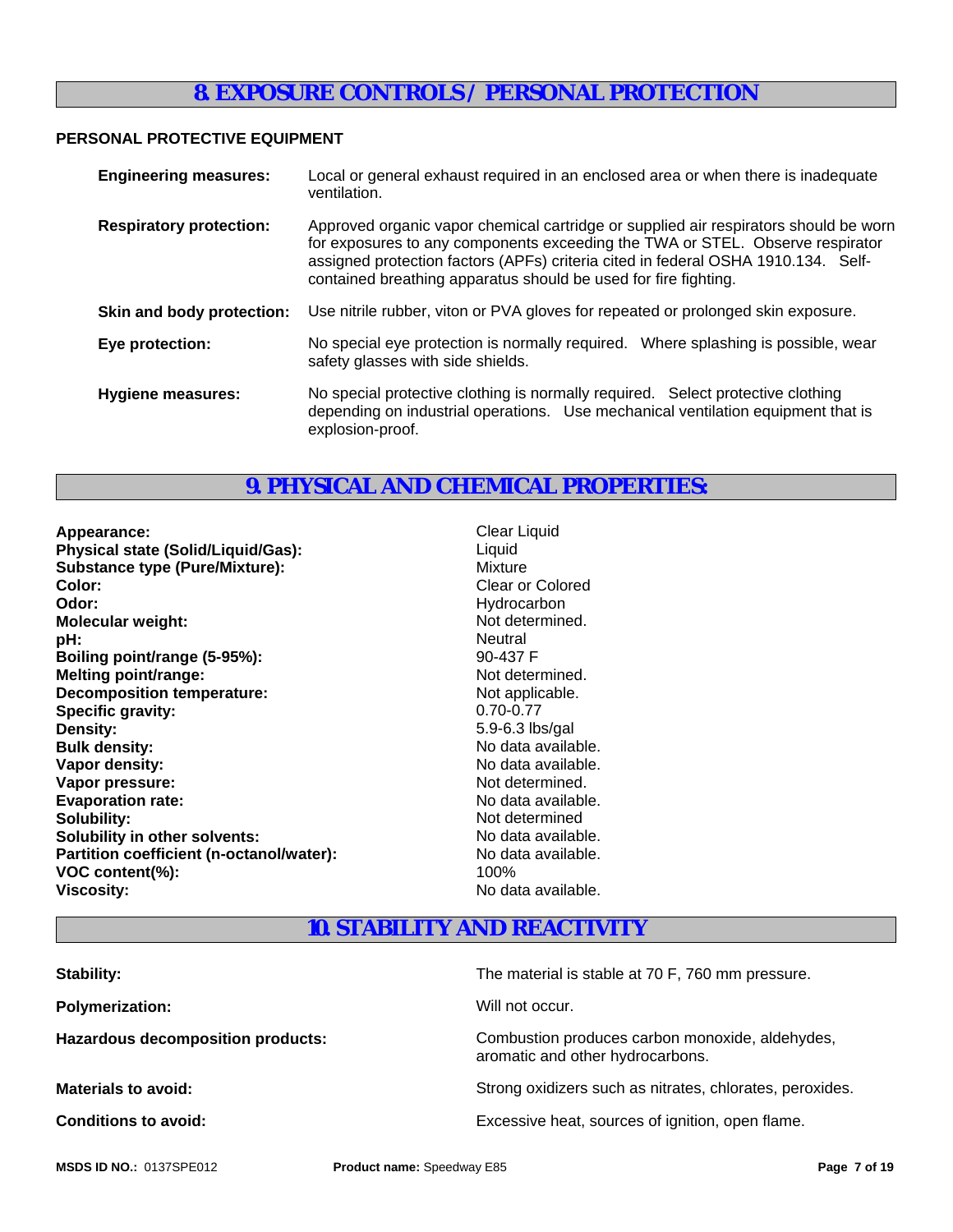# **11. TOXICOLOGICAL INFORMATION**

## **Acute toxicity:**

**Product information:**

| <b>Name</b>                      | Number     | -400L.                                                           | <b>Dermal</b>                 | Oral:                          |
|----------------------------------|------------|------------------------------------------------------------------|-------------------------------|--------------------------------|
| cor<br>-noor<br>.<br>י בי<br>-0. | <br>Mixtur | $\sim$ $\sim$ $\sim$<br>$A^{\sim}$<br>Nıc<br>allabl <del>e</del> | available<br>NC<br>$A^{\sim}$ | . .<br>N٥<br>available<br>dat: |

**Toxicology Information:**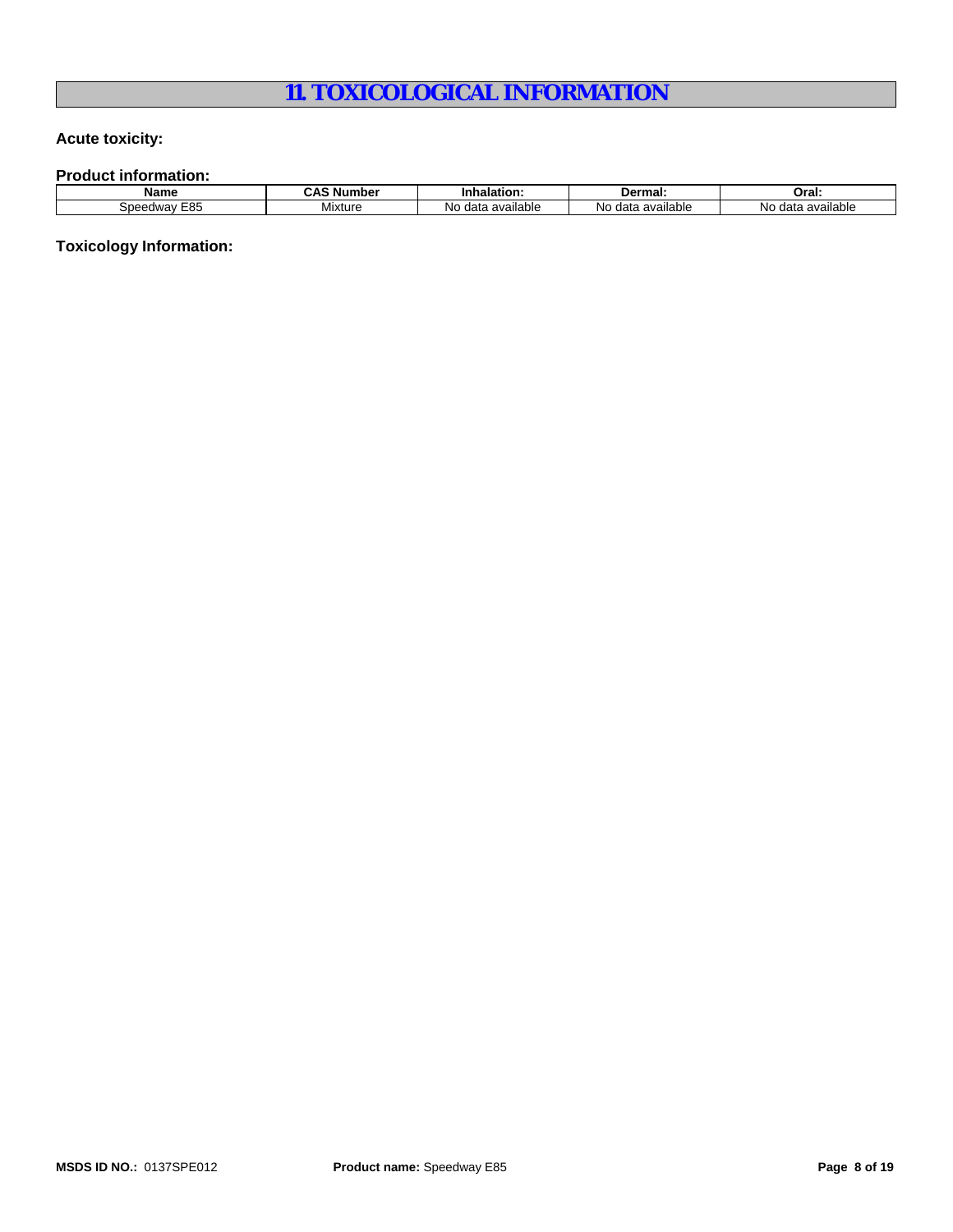BENZENE: Studies of Workers Overexposed to Benzene: Studies of workers exposed to benzene show clear evidence that overexposure can cause cancer and other diseases of the blood forming organs including Acute Myelogenous Leukemia (AML), and Aplastic Anemia (AA), an often fatal disease. Some studies suggest overexposure to benzene may also be associated with Myelodysplastic Syndrome (MDS). Findings from a Case-Control study of workers exposed to benzene was reported during the 2009 Benzene Symposium in Munich included an increase in Acute Myeloid Leukemias and Non-Hodgkins Lymphoid Neoplasms (NHLN) of the subtype follicular lymphoma (FL) in some occupational categories. Some studies of workers exposed to benzene have shown an association with increased rates of chromosome aberrations in circulating lymphocytes. One study of women workers exposed to benzene suggested a weak association with irregular menstruation. However, other studies of workers exposed to benzene have not demonstrated clear evidence of an effect on fertility or reproductive outcome in humans. Benzene can cross the placenta and affect the developing fetus. Cases of AA have been reported in the offspring of persons severely overexposed to benzene. Studies in laboratory animals indicate that prolonged, repeated exposure to high levels of benzene vapor can cause bone marrow suppression and cancer in multiple organ systems. Studies in laboratory animals show evidence of adverse effects on male reproductive organs following high levels of exposure but no significant effects on reproduction have been observed. Embryotoxicity has been reported in studies of laboratory animals but effects were limited to reduced fetal weight and minor skeletal variations. Benzene has been classified as a proven human carcinogen by OSHA and a Group 1 (Carcinogenic to Humans) material by IARC.

The current proposed IARC classification for benzene is summarized as follows: Sufficient evidence for Acute Myeloid Leukemia; limited evidence for Acute Lymphatic Leukemia, Chronic Lymphatic Leukemia, Non-Hodgkin Lymphoma, and Multiple Myeloma.

NAPHTHAS: In a large epidemiological study on over 15,000 employees at several petroleum refineries and amongst residents located near these refineries, no increased risk of kidney cancer was observed in association with gasoline exposures (a similar material). In a similar study, no increased risk of kidney cancer was observed among petroleum refinery workers, but there was a slight trend in the incidence of kidney cancers among service station employees, especially after a 30 year latency period.

ISOPARAFFINS: Studies in laboratory animals have shown that long-term exposure to similar materials (isoparaffins) can cause kidney damage and kidney cancer in male laboratory rats. However, in-depth research indicates that these findings are unique to the male rat, and that these effects are not relevant to humans.

TOLUENE: Case studies of persons abusing toluene suggest isolated incidences of adverse effects on the fetus including birth defects. Abuse of toluene at high concentrations (e.g., glue sniffing and solvent abuse) has been associated with adverse effects on the liver, kidney and nervous system, and can cause CNS depression, cardiac arrhythmias, and death. Studies of workers indicate longterm exposure may be related to impaired color vision and hearing. Some studies of workers suggest longterm exposure may be related to neurobehavioral and cognitive changes. Some of these effects have been observed in laboratory animals following repeated exposure to high levels of toluene. Several studies of workers suggest longterm exposure may be related to small increases in spontaneous abortions and changes in some gonadotropic hormones. However, the weight of evidence does not indicate toluene is a reproductive hazard to humans. Studies in laboratory animals indicate some changes in reproductive organs following high levels of exposure, but no significant effects on mating performance or reproduction were observed. Case studies of persons abusing toluene suggest isolated incidences of adverse effects on the fetus including birth defects. Findings in laboratory animals have been largely negative. Positive findings include small increases in minor skeletal and visceral malformations and developmental delays following very high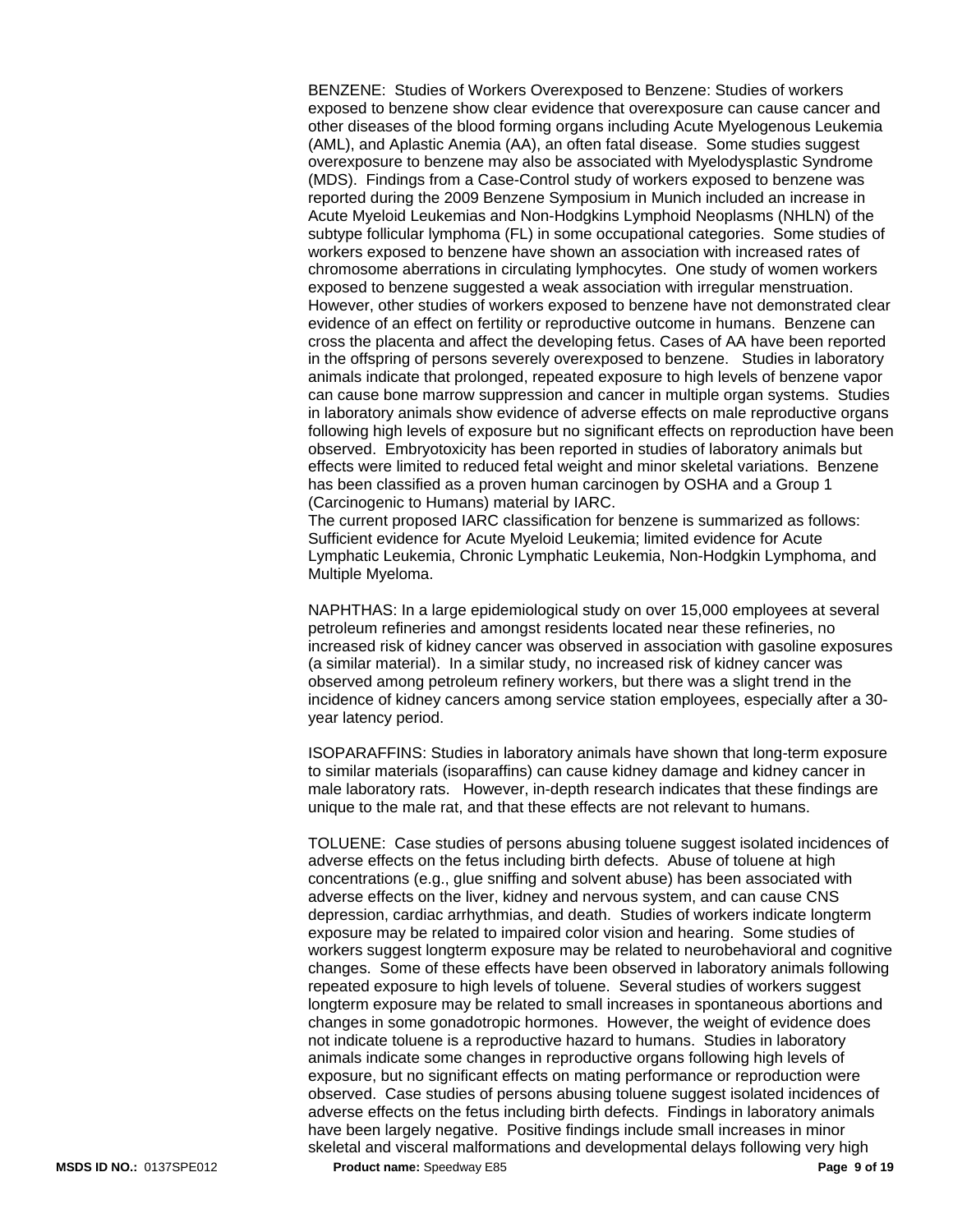levels of maternal exposure. Studies of workers indicate long-term exposure may be related to effects on the liver, kidney and blood, but these appear to be limited to changes in serum enzymes and decreased leukocyte counts. Adverse effects on the liver, kidney, thymus and nervous system were observed in animal studies following very high levels of exposure. The relevance of these findings to humans is not clear at this time.

ETHYLBENZENE: Findings from a 2-year inhalation study in rodents conducted by NTP were as follows: Effects were observed only at the highest exposure level (750 ppm). At this level the incidence of renal tumors was elevated in male rats (tubular carcinomas) and female rats (tubular adenomas). The incidence of tumors was also elevated in male mice (alveolar and bronchiolar carcinomas) and female mice (hepatocellular carcinomas). IARC has classified ethyl benzene as "possibly carcinogenic to humans" (Group 2B). Studies in laboratory animals indicate some evidence of post-implantation deaths following high levels of maternal exposure. The relevance of these findings to humans is not clear at this time. Studies in laboratory animals indicate limited evidence of renal malformations, resorptions, and developmental delays following high levels of maternal exposure. The relevance of these findings to humans is not clear at this time. Studies in laboratory animals have demonstrated evidence of ototoxicity (hearing loss) following exposure levels as low as 300 ppm for 5 days. Studies in laboratory animals indicate some evidence of adverse effects on the liver, kidney, thyroid, and pituitary gland.

XYLENES, ALL ISOMERS: Overexposure to xylene may cause upper respiratory tract irritation, headache, cyanosis, blood serum changes, CNS damage and narcosis. Effects may be increased by the use of alcoholic beverages. Evidence of liver and kidney impairment were reported in workers recovering from a gross overexposure. Effects from Prolonged or Repeated Exposure: Impaired neurological function was reported in workers exposed to solvents including xylene. Studies in laboratory animals have shown evidence of impaired hearing following high levels of exposure. Studies in laboratory animals suggest some changes in reproductive organs following high levels of exposure but no significant effects on reproduction were observed. Studies in laboratory animals indicate skeletal and visceral malformations, developmental delays, and increased fetal resorptions following extremely high levels of maternal exposure. The relevance of these observations to humans is not clear at this time. Adverse effects on the liver, kidney, bone marrow (changes in blood cell parameters) were observed in laboratory animals following high levels of exposure. The relevance of these observations to humans is not clear at this time.

C9 AROMATIC HYDROCARBONS: A developmental inhalation study was conducted in laboratory mice. Increased implantation losses, reduced fetal weights, delayed ossification and an increased incidence of cleft palate were observed at the highest exposure level (1,500 ppm). This exposure level was extremely toxic to pregnant female mice (44% mortality). Reduced fetal body weights were also observed at 500 ppm. A multi-generation reproduction inhalation study was conducted in laboratory rats. Reductions in pup weights, pup weight gain, litter size, and pup survival were observed at 1,500 ppm, an exposure level at which significant maternal toxicity was observed. Reduced pup weight gain was also observed at 500 ppm.

NAPHTHALENE: Severe jaundice, neurotoxicity (kernicterus) and fatalities have been reported in young children and infants as a result of hemolytic anemia from overexposure to naphthalene. Persons with Glucose 6-phosphate dehydrogenase (G6PD) deficiency are more prone to the hemolytic effects of naphthalene. Adverse effects on the kidney have been reported in persons overexposed to naphthalene but these effects are believed to be a consequence of hemolytic anemia, and not a direct effect. Hemolytic anemia has been observed in laboratory animals exposed to naphthalene. Laboratory rodents exposed to naphthalene vapor for 2 years (lifetime studies) developed non-neoplastic and neoplastic tumors and inflammatory lesions of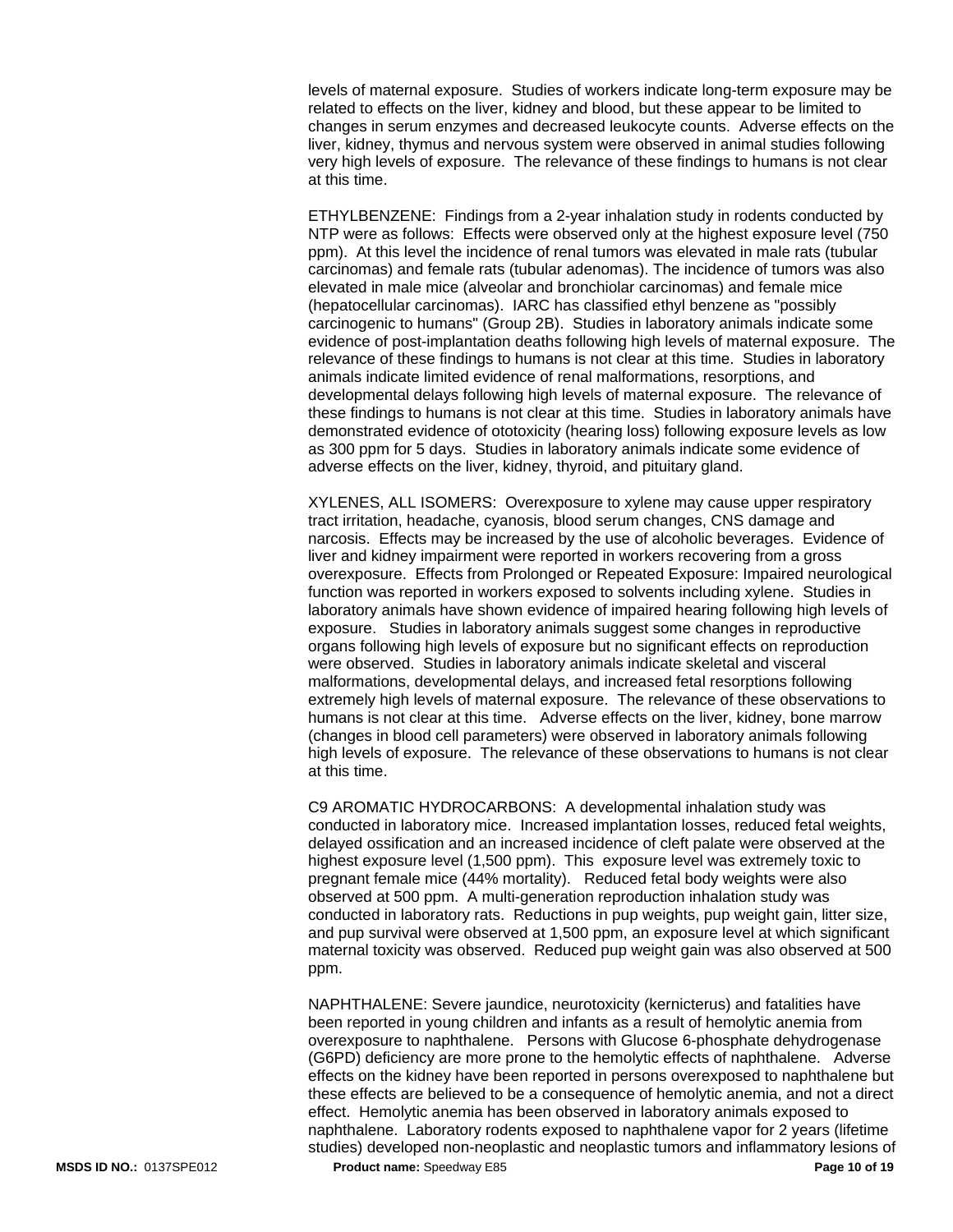the nasal and respiratory tract. Cataracts and other adverse effects on the eye have been observed in laboratory animals exposed to high levels of naphthalene. Findings from a large number of bacterial and mammalian cell mutation assays have been negative. A few studies have shown chromosomal effects (elevated levels of Sister Chromatid Exchange or chromosomal aberrations) in vitro. Naphthalene has been classified as Possibly Carcinogenic to Humans (2B) by IARC, based on findings from studies in laboratory animals.

N-HEXANE: Long-term or repeated exposure to n-hexane can cause peripheral nerve damage. Initial symptoms are numbness of the fingers and toes. Also, motor weakness can occur in the digits, but may also involve muscles of the arms, thighs and forearms. The onset of these symptoms may be delayed for several months to a year after the beginning of exposure. Testicular atrophy and partial to full loss of the germ cell line were observed in sub-chronic high-dose inhalation studies of laboratory rodents. These effects appeared irreversible. Rodent reproduction studies have shown evidence of reduced fetal weight but no frank malformations.

ETHANOL: Repeated ingestion of ethanol can result in alcohol abuse, causing behavioral changes, memory loss, impaired judgement, decreased appetite, irregular heartbeats, and decreased fertility. Prolonged and repeated ingestion of ethanol has also been associated with cancers of the mouth, pharynx, esophagus and liver. Ethanol ingestion by pregnant women can cause miscarriage, low birth weight, premature birth and fetal alcohol syndrome. In males, acute and chronic alcohol ingestion may affect gonadal hormone levels. It may also affect the liver, kidney, brain, blood and cardiovascular system.

CARBON MONOXIDE: is a chemical asphyxiant with no warning properties (such as odor). At 400-500 ppm for 1 hour headache and dyspnea may occur. If activity is increased, symptoms of overexposure may include nausea, irritability, increased respiration, tinnitus, sweating, chest pain, confusion, impaired judgement, dizziness, weakness, drowsiness, ataxia, irregular heart beat, cyanosis and pallor. Levels in excess of 1000 ppm can result in collapse, loss of conciousness, respiratory failure and death. Extremely high concentrations (12,800 ppm) can cause immediate unconsciousness and death in 1-3 minutes. Repeated anoxia can lead to central nervous system damage and peripheral neuropathy, with loss of sensation in the fingers, amnesia, and mental deterioration and possible congestive heart failure. Damage may also occur to the fetus, lung, liver, kidney, spleen, cardiovascular system and other organs.

COMBUSTION ENGINE EXHAUST: Chronic inhalation studies of gasoline engine exhaust in mice, rats and hamsters did not produce any carcinogenic effects. Condensates/extracts of gasoline engine exhaust produced an increase in tumors compared to controls when testing by skin painting, subcutaneous injection, intratracheal instillation or implantation into the lungs.

Altered mental state, drowsiness, peripheral motor neuropathy, irreversible brain damage (so-called Petrol Sniffers Encephalopathy), delirium, seizures, and sudden death have been reported from repeated overexposure to some hydrocarbon solvents, naphthas, and gasoline.

#### **TARGET ORGANS:** central nervous system, brain, peripheral nervous system, respiratory system, mucous membranes, auditory system, cardiovascular system, lungs, skin, eyes, heart, blood, bone marrow, reproductive organs, thymus,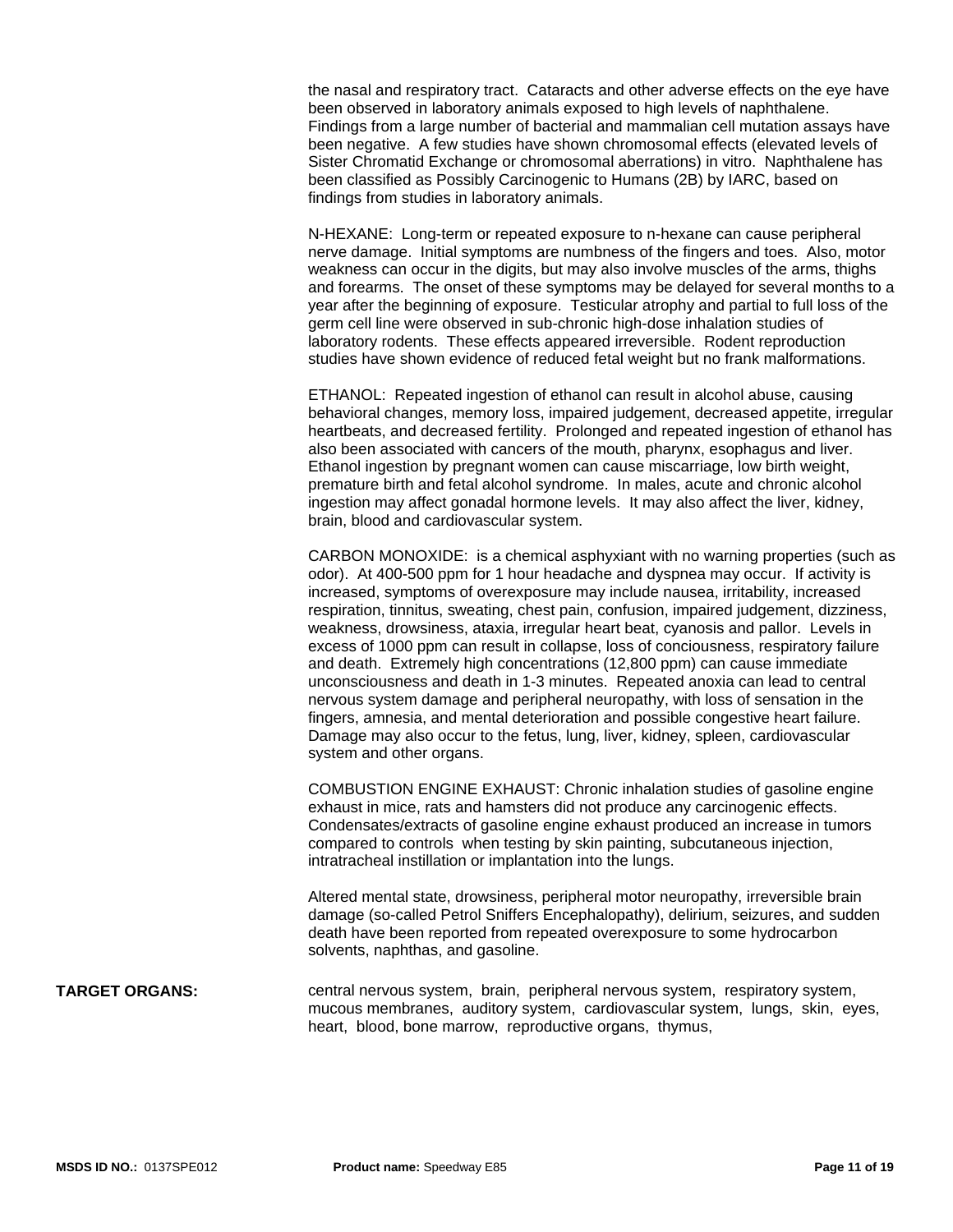# **12. ECOTOXICOLOGICAL INFORMATION**

| <b>Mobility:</b>               | May partition into air, soil and water.<br>Toxic to aquatic organisms.                                                                                                                                                                                                                                                                                                                                                                                                                                   |  |
|--------------------------------|----------------------------------------------------------------------------------------------------------------------------------------------------------------------------------------------------------------------------------------------------------------------------------------------------------------------------------------------------------------------------------------------------------------------------------------------------------------------------------------------------------|--|
| <b>Ecotoxicity:</b>            |                                                                                                                                                                                                                                                                                                                                                                                                                                                                                                          |  |
| <b>Bioaccummulation:</b>       | Not expected to bioaccumulate in aquatic organisms.                                                                                                                                                                                                                                                                                                                                                                                                                                                      |  |
| Persistance/Biodegradation:    | Readily biodegradable in the environment. The presence of ethanol in this product<br>may impede the biodegradation of benzene, toluene, ethylbenzene and xylene in<br>groundwater, resulting in elongated plumes of these constituents.                                                                                                                                                                                                                                                                  |  |
|                                | <b>13. DISPOSAL CONSIDERATIONS</b>                                                                                                                                                                                                                                                                                                                                                                                                                                                                       |  |
| <b>Cleanup Considerations:</b> | This product as produced is not specifically listed as an EPA<br>RCRA hazardous waste according to federal regulations (40<br>CFR 261). However, when discarded or disposed of, it may<br>meet the criteria of an "characteristic" hazardous waste. This<br>product could also contain benzene at >0.5 ppm and could<br>exhibit the characteristics of "toxicity" as determined by the<br>toxicity characteristic leaching procedure (TCLP). This<br>material could become a hazardous waste if mixed or |  |

contaminated with a hazardous waste or other substance(s). It is the responsibility of the user to determine if disposal material is hazardous according to federal, state and local regulations.

# **14. TRANSPORT INFORMATION**

## **49 CFR 172.101:**

## **DOT:**

 **Transport Information:** This material when transported via US commerce would be regulated by DOT Regulations. **Proper shipping name:** The Section of Ethanol and Gasoline Mixture **UN/Identification No:** UN 3475 **Hazard Class:** 3 **Packing group:** II<br> **DOT reportable quantity (Ibs):** Not applicable. **DOT reportable quantity (lbs):** 

**UN/Identification No:** UNIVERSITY OF THE UNIT OF THE UNIT OF THE UNIT OF THE UNIT OF THE UNIT OF THE UNIT OF THE UNIT OF THE UNIT OF THE UNIT OF THE UNIT OF THE UNIT OF THE UNIT OF THE UNIT OF THE UNIT OF THE UNIT OF THE  **Hazard Class:** 3 **Packing group:** 

**Proper shipping name:**<br> **UN/Identification No:**<br>
UN 3475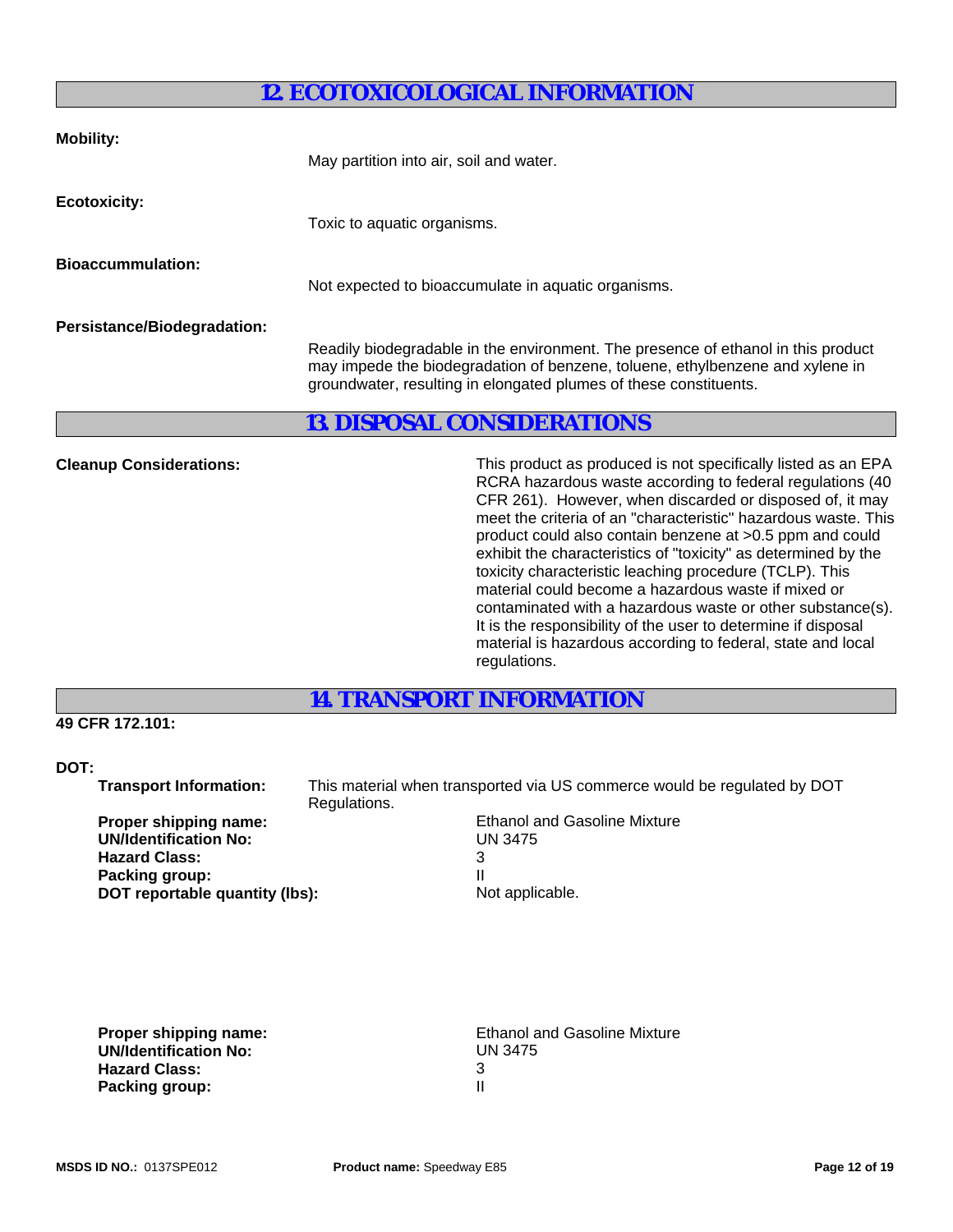# **15. REGULATORY INFORMATION**

### **US Federal Regulatory Information:**

US TSCA Chemical Inventory Section 8(b): This product and/or its components are listed on the TSCA Chemical Inventory.

OSHA Hazard Communication Standard: This product has been evaluated and determined to be hazardous as defined in OSHA's Hazard Communication Standard.

### **EPA Superfund Amendment & Reauthorization Act (SARA):**

**SARA Section 302:** This product contains the following component(s) that have been listed on EPA's Extremely Hazardous Substance (EHS) List:

| Name                     | <b>CERCLA/SARA - Section 302 Extremely Hazardous Substances and TPQs</b> |
|--------------------------|--------------------------------------------------------------------------|
| Ethyl Alcohol            | <b>NA</b>                                                                |
| Gasoline                 | <b>NA</b>                                                                |
| Saturated Hydrocarbons   | <b>NA</b>                                                                |
| Aromatic Hydrocarbons    | <b>NA</b>                                                                |
| Toluene                  | <b>NA</b>                                                                |
| Unsaturated Hydrocarbons | <b>NA</b>                                                                |
| Xylene                   | <b>NA</b>                                                                |
| 1,2,4-Trimethylbenzene   | <b>NA</b>                                                                |
| Benzene                  | <b>NA</b>                                                                |
| Hexane                   | <b>NA</b>                                                                |
| Ethyl Benzene            | <b>NA</b>                                                                |
| Naphthalene              | <b>NA</b>                                                                |

**SARA Section 304:** This product contains the following component(s) identified either as an EHS or a CERCLA Hazardous substance which in case of a spill or release may be subject to SARA reporting requirements:

| Name                     | <b>CERCLA/SARA - Hazardous Substances and their Reportable Quantities</b> |  |
|--------------------------|---------------------------------------------------------------------------|--|
| Ethyl Alcohol            | <b>NA</b>                                                                 |  |
| Gasoline                 | <b>NA</b>                                                                 |  |
| Saturated Hydrocarbons   | <b>NA</b>                                                                 |  |
| Aromatic Hydrocarbons    | <b>NA</b>                                                                 |  |
| Toluene                  | $= 454$ kg final RQ                                                       |  |
| Unsaturated Hydrocarbons | NA.                                                                       |  |
| Xylene                   | $= 100$ lb final RQ                                                       |  |
|                          | $= 45.4$ kg final RQ                                                      |  |
| 1,2,4-Trimethylbenzene   | NA.                                                                       |  |
| Benzene                  | $= 10$ lb final RQ                                                        |  |
|                          | $= 4.54$ kg final RQ                                                      |  |
| Hexane                   | $= 2270$ kg final RQ                                                      |  |
|                          | $= 5000$ lb final RQ                                                      |  |
| <b>Ethyl Benzene</b>     | $= 1000$ lb final RQ                                                      |  |
|                          | $= 454$ kg final RQ                                                       |  |
| Naphthalene              | $= 100$ lb final RQ                                                       |  |
|                          | $= 45.4$ kg final RQ                                                      |  |

**SARA Section 311/312** The following EPA hazard categories apply to this product:

Acute Health Hazard Chronic Health Hazard Fire Hazard

**SARA Section 313:** This product contains the following component(s) that may be subject to reporting on the Toxic Release Inventory (TRI) From R: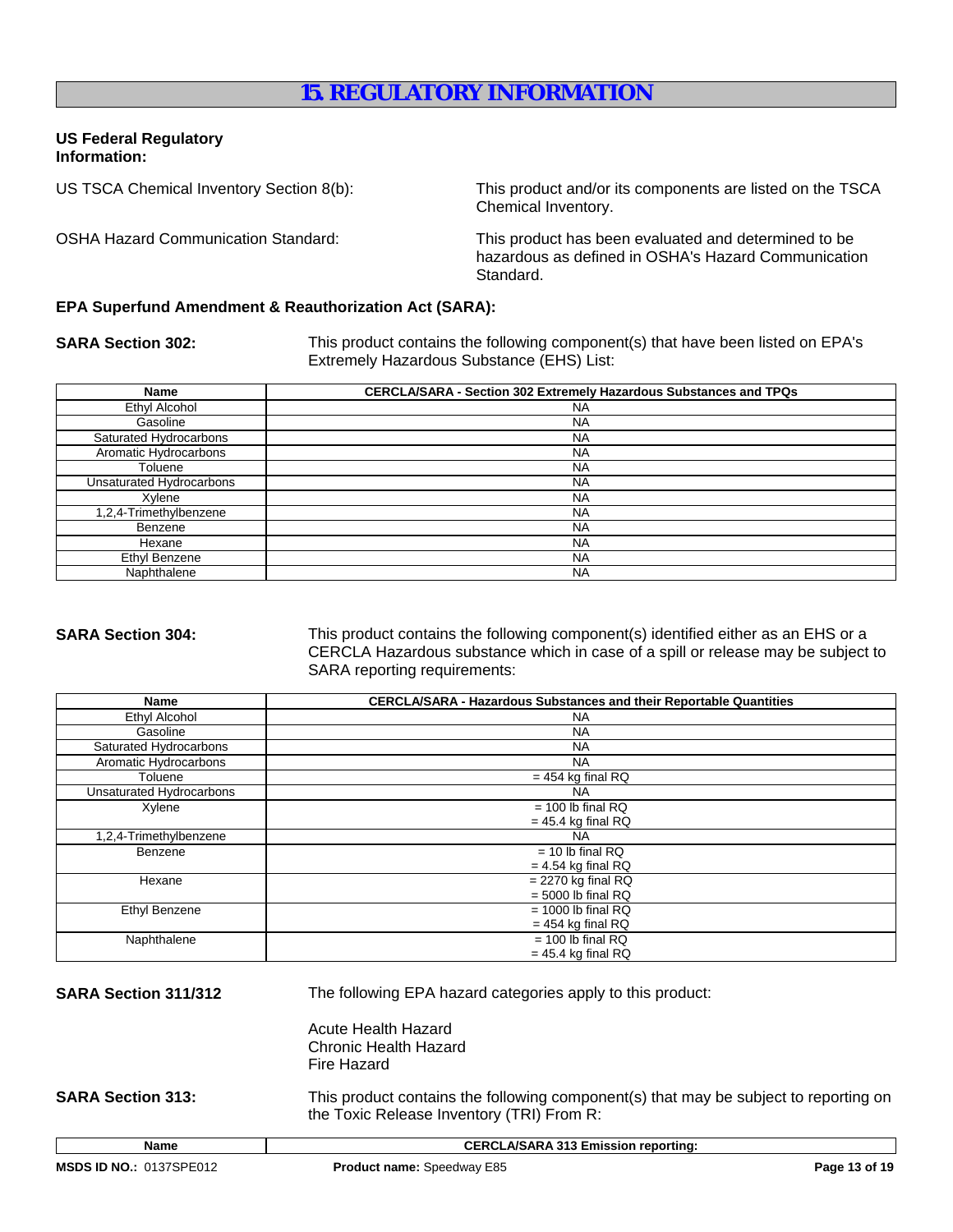| <b>Name</b>              | <b>CERCLA/SARA 313 Emission reporting:</b> |  |
|--------------------------|--------------------------------------------|--|
| Ethyl Alcohol            | None                                       |  |
| Gasoline                 | None                                       |  |
| Saturated Hydrocarbons   | None                                       |  |
| Aromatic Hydrocarbons    | None                                       |  |
| Toluene                  | $= 1.0$ % de minimis concentration         |  |
| Unsaturated Hydrocarbons | None                                       |  |
| Xvlene                   | $= 1.0 %$ de minimis concentration         |  |
| 1,2,4-Trimethylbenzene   | $= 1.0$ % de minimis concentration         |  |
| Benzene                  | $= 0.1$ % de minimis concentration         |  |
| Hexane                   | $= 1.0$ % de minimis concentration         |  |
| Ethyl Benzene            | $= 0.1$ % de minimis concentration         |  |
| Naphthalene              | $= 0.1$ % de minimis concentration         |  |

### **State and Community Right-To-Know Regulations:**

The following component(s) of this material are identified on the regulatory lists below:

|          | <b>Ethyl Alcohol</b>                                     |                                                                               |
|----------|----------------------------------------------------------|-------------------------------------------------------------------------------|
|          | Louisiana Right-To-Know:                                 | <b>Not Listed</b>                                                             |
|          | California Proposition 65:                               | developmental toxicity, initial date 10/1/87 (when in alcoholic<br>beverages) |
|          | New Jersey Right-To-Know:                                | sn 0844                                                                       |
|          | Pennsylvania Right-To-Know:                              | Present                                                                       |
|          | Massachusetts Right-To Know:                             | Teratogen                                                                     |
|          | Florida substance List:                                  | Not Listed.                                                                   |
|          | Rhode Island Right-To-Know:                              | Toxic; Flammable                                                              |
|          | Michigan critical materials register list:               | Not Listed.                                                                   |
|          | Massachusetts Extraordinarily Hazardous<br>Substances:   | <b>Not Listed</b>                                                             |
|          | California - Regulated Carcinogens:                      | <b>Not Listed</b>                                                             |
|          | Pennsylvania RTK - Special Hazardous<br>Substances:      | <b>Not Listed</b>                                                             |
|          | New Jersey - Special Hazardous Substances:               | carcinogen; flammable - third degree; mutagen; teratogen                      |
|          | New Jersey - Environmental Hazardous                     | Not Listed                                                                    |
|          | Substances List:                                         |                                                                               |
|          | Illinois - Toxic Air Contaminants                        | <b>Not Listed</b>                                                             |
|          | New York - Reporting of Releases Part 597 -              | <b>Not Listed</b>                                                             |
|          | List of Hazardous Substances:                            |                                                                               |
| Gasoline |                                                          |                                                                               |
|          | Louisiana Right-To-Know:                                 | <b>Not Listed</b>                                                             |
|          | California Proposition 65:                               | <b>Not Listed</b>                                                             |
|          | New Jersey Right-To-Know:                                | Not Listed.                                                                   |
|          | Pennsylvania Right-To-Know:                              | Not Listed.                                                                   |
|          | Massachusetts Right-To Know:                             | Not Listed.                                                                   |
|          | Florida substance List:                                  | Not Listed.                                                                   |
|          | Rhode Island Right-To-Know:                              | <b>Not Listed</b>                                                             |
|          | Michigan critical materials register list:               | Not Listed.                                                                   |
|          | Massachusetts Extraordinarily Hazardous<br>Substances:   | <b>Not Listed</b>                                                             |
|          | California - Regulated Carcinogens:                      | <b>Not Listed</b>                                                             |
|          | Pennsylvania RTK - Special Hazardous<br>Substances:      | <b>Not Listed</b>                                                             |
|          | New Jersey - Special Hazardous Substances:               | <b>Not Listed</b>                                                             |
|          | New Jersey - Environmental Hazardous<br>Substances List: | <b>Not Listed</b>                                                             |
|          | Illinois - Toxic Air Contaminants                        | <b>Not Listed</b>                                                             |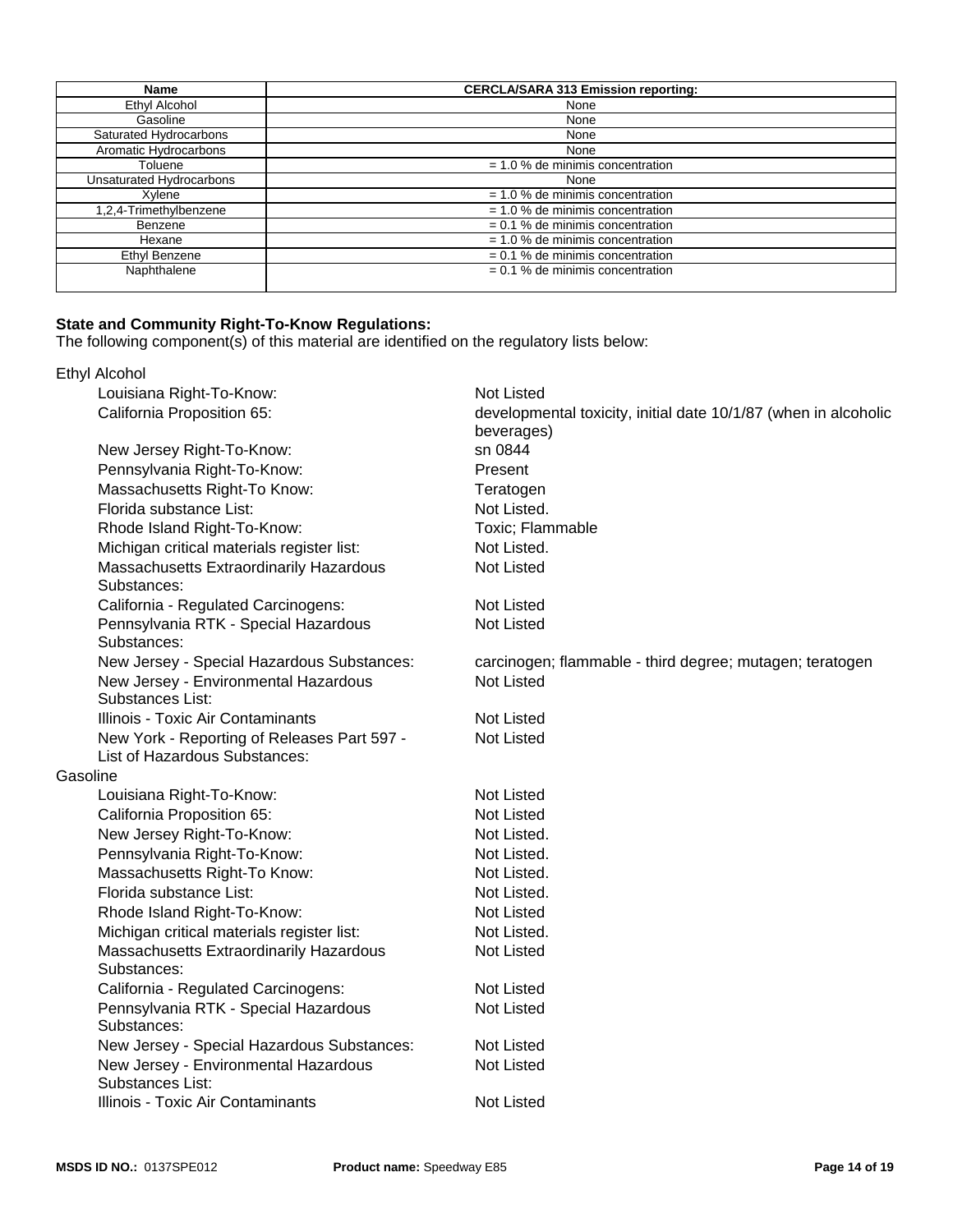| New York - Reporting of Releases Part 597 -<br><b>Not Listed</b><br>List of Hazardous Substances:<br>Saturated Hydrocarbons<br><b>Not Listed</b><br>Louisiana Right-To-Know:<br>California Proposition 65:<br><b>Not Listed</b><br>New Jersey Right-To-Know:<br>Not Listed.<br>Pennsylvania Right-To-Know:<br>Not Listed.<br>Massachusetts Right-To Know:<br>Not Listed.<br>Florida substance List:<br>Not Listed.<br>Rhode Island Right-To-Know:<br>Not Listed<br>Michigan critical materials register list:<br>Not Listed.<br>Massachusetts Extraordinarily Hazardous<br><b>Not Listed</b><br>Substances:<br>California - Regulated Carcinogens:<br>Not Listed<br>Pennsylvania RTK - Special Hazardous<br><b>Not Listed</b><br>Substances:<br>New Jersey - Special Hazardous Substances:<br><b>Not Listed</b><br><b>Not Listed</b><br>New Jersey - Environmental Hazardous<br>Substances List:<br>Illinois - Toxic Air Contaminants<br><b>Not Listed</b><br><b>Not Listed</b><br>New York - Reporting of Releases Part 597 -<br>List of Hazardous Substances:<br>Aromatic Hydrocarbons<br><b>Not Listed</b><br>Louisiana Right-To-Know:<br>California Proposition 65:<br><b>Not Listed</b><br>New Jersey Right-To-Know:<br>Not Listed.<br>Pennsylvania Right-To-Know:<br>Not Listed.<br>Massachusetts Right-To Know:<br>Not Listed.<br>Florida substance List:<br>Not Listed.<br>Rhode Island Right-To-Know:<br><b>Not Listed</b><br>Michigan critical materials register list:<br>Not Listed.<br>Massachusetts Extraordinarily Hazardous<br>Not Listed<br>Substances:<br><b>Not Listed</b><br>California - Regulated Carcinogens:<br>Pennsylvania RTK - Special Hazardous<br><b>Not Listed</b><br>Substances:<br><b>Not Listed</b><br>New Jersey - Special Hazardous Substances:<br>New Jersey - Environmental Hazardous<br>Not Listed<br>Substances List:<br>Illinois - Toxic Air Contaminants<br><b>Not Listed</b><br><b>Not Listed</b><br>New York - Reporting of Releases Part 597 -<br>List of Hazardous Substances:<br>Toluene<br><b>Not Listed</b><br>Louisiana Right-To-Know:<br>California Proposition 65:<br>developmental toxicity, initial date 1/1/91<br>New Jersey Right-To-Know:<br>sn 1866<br>Pennsylvania Right-To-Know:<br><b>Environmental hazard</b><br>Massachusetts Right-To Know:<br>Present<br>Florida substance List:<br>Not Listed.<br>Rhode Island Right-To-Know:<br>Toxic (skin); Flammable (skin)<br>Michigan critical materials register list:<br>= 100 lb Annual usage threshold<br>Not Listed<br>Massachusetts Extraordinarily Hazardous<br>Substances: | Ethyl Alcohol                       |            |
|--------------------------------------------------------------------------------------------------------------------------------------------------------------------------------------------------------------------------------------------------------------------------------------------------------------------------------------------------------------------------------------------------------------------------------------------------------------------------------------------------------------------------------------------------------------------------------------------------------------------------------------------------------------------------------------------------------------------------------------------------------------------------------------------------------------------------------------------------------------------------------------------------------------------------------------------------------------------------------------------------------------------------------------------------------------------------------------------------------------------------------------------------------------------------------------------------------------------------------------------------------------------------------------------------------------------------------------------------------------------------------------------------------------------------------------------------------------------------------------------------------------------------------------------------------------------------------------------------------------------------------------------------------------------------------------------------------------------------------------------------------------------------------------------------------------------------------------------------------------------------------------------------------------------------------------------------------------------------------------------------------------------------------------------------------------------------------------------------------------------------------------------------------------------------------------------------------------------------------------------------------------------------------------------------------------------------------------------------------------------------------------------------------------------------------------------------------------------------------------------------------------------------------------------------------------------------------------------|-------------------------------------|------------|
|                                                                                                                                                                                                                                                                                                                                                                                                                                                                                                                                                                                                                                                                                                                                                                                                                                                                                                                                                                                                                                                                                                                                                                                                                                                                                                                                                                                                                                                                                                                                                                                                                                                                                                                                                                                                                                                                                                                                                                                                                                                                                                                                                                                                                                                                                                                                                                                                                                                                                                                                                                                            |                                     |            |
|                                                                                                                                                                                                                                                                                                                                                                                                                                                                                                                                                                                                                                                                                                                                                                                                                                                                                                                                                                                                                                                                                                                                                                                                                                                                                                                                                                                                                                                                                                                                                                                                                                                                                                                                                                                                                                                                                                                                                                                                                                                                                                                                                                                                                                                                                                                                                                                                                                                                                                                                                                                            |                                     |            |
|                                                                                                                                                                                                                                                                                                                                                                                                                                                                                                                                                                                                                                                                                                                                                                                                                                                                                                                                                                                                                                                                                                                                                                                                                                                                                                                                                                                                                                                                                                                                                                                                                                                                                                                                                                                                                                                                                                                                                                                                                                                                                                                                                                                                                                                                                                                                                                                                                                                                                                                                                                                            |                                     |            |
|                                                                                                                                                                                                                                                                                                                                                                                                                                                                                                                                                                                                                                                                                                                                                                                                                                                                                                                                                                                                                                                                                                                                                                                                                                                                                                                                                                                                                                                                                                                                                                                                                                                                                                                                                                                                                                                                                                                                                                                                                                                                                                                                                                                                                                                                                                                                                                                                                                                                                                                                                                                            |                                     |            |
|                                                                                                                                                                                                                                                                                                                                                                                                                                                                                                                                                                                                                                                                                                                                                                                                                                                                                                                                                                                                                                                                                                                                                                                                                                                                                                                                                                                                                                                                                                                                                                                                                                                                                                                                                                                                                                                                                                                                                                                                                                                                                                                                                                                                                                                                                                                                                                                                                                                                                                                                                                                            |                                     |            |
|                                                                                                                                                                                                                                                                                                                                                                                                                                                                                                                                                                                                                                                                                                                                                                                                                                                                                                                                                                                                                                                                                                                                                                                                                                                                                                                                                                                                                                                                                                                                                                                                                                                                                                                                                                                                                                                                                                                                                                                                                                                                                                                                                                                                                                                                                                                                                                                                                                                                                                                                                                                            |                                     |            |
|                                                                                                                                                                                                                                                                                                                                                                                                                                                                                                                                                                                                                                                                                                                                                                                                                                                                                                                                                                                                                                                                                                                                                                                                                                                                                                                                                                                                                                                                                                                                                                                                                                                                                                                                                                                                                                                                                                                                                                                                                                                                                                                                                                                                                                                                                                                                                                                                                                                                                                                                                                                            |                                     |            |
|                                                                                                                                                                                                                                                                                                                                                                                                                                                                                                                                                                                                                                                                                                                                                                                                                                                                                                                                                                                                                                                                                                                                                                                                                                                                                                                                                                                                                                                                                                                                                                                                                                                                                                                                                                                                                                                                                                                                                                                                                                                                                                                                                                                                                                                                                                                                                                                                                                                                                                                                                                                            |                                     |            |
|                                                                                                                                                                                                                                                                                                                                                                                                                                                                                                                                                                                                                                                                                                                                                                                                                                                                                                                                                                                                                                                                                                                                                                                                                                                                                                                                                                                                                                                                                                                                                                                                                                                                                                                                                                                                                                                                                                                                                                                                                                                                                                                                                                                                                                                                                                                                                                                                                                                                                                                                                                                            |                                     |            |
|                                                                                                                                                                                                                                                                                                                                                                                                                                                                                                                                                                                                                                                                                                                                                                                                                                                                                                                                                                                                                                                                                                                                                                                                                                                                                                                                                                                                                                                                                                                                                                                                                                                                                                                                                                                                                                                                                                                                                                                                                                                                                                                                                                                                                                                                                                                                                                                                                                                                                                                                                                                            |                                     |            |
|                                                                                                                                                                                                                                                                                                                                                                                                                                                                                                                                                                                                                                                                                                                                                                                                                                                                                                                                                                                                                                                                                                                                                                                                                                                                                                                                                                                                                                                                                                                                                                                                                                                                                                                                                                                                                                                                                                                                                                                                                                                                                                                                                                                                                                                                                                                                                                                                                                                                                                                                                                                            |                                     |            |
|                                                                                                                                                                                                                                                                                                                                                                                                                                                                                                                                                                                                                                                                                                                                                                                                                                                                                                                                                                                                                                                                                                                                                                                                                                                                                                                                                                                                                                                                                                                                                                                                                                                                                                                                                                                                                                                                                                                                                                                                                                                                                                                                                                                                                                                                                                                                                                                                                                                                                                                                                                                            |                                     |            |
|                                                                                                                                                                                                                                                                                                                                                                                                                                                                                                                                                                                                                                                                                                                                                                                                                                                                                                                                                                                                                                                                                                                                                                                                                                                                                                                                                                                                                                                                                                                                                                                                                                                                                                                                                                                                                                                                                                                                                                                                                                                                                                                                                                                                                                                                                                                                                                                                                                                                                                                                                                                            |                                     |            |
|                                                                                                                                                                                                                                                                                                                                                                                                                                                                                                                                                                                                                                                                                                                                                                                                                                                                                                                                                                                                                                                                                                                                                                                                                                                                                                                                                                                                                                                                                                                                                                                                                                                                                                                                                                                                                                                                                                                                                                                                                                                                                                                                                                                                                                                                                                                                                                                                                                                                                                                                                                                            |                                     |            |
|                                                                                                                                                                                                                                                                                                                                                                                                                                                                                                                                                                                                                                                                                                                                                                                                                                                                                                                                                                                                                                                                                                                                                                                                                                                                                                                                                                                                                                                                                                                                                                                                                                                                                                                                                                                                                                                                                                                                                                                                                                                                                                                                                                                                                                                                                                                                                                                                                                                                                                                                                                                            |                                     |            |
|                                                                                                                                                                                                                                                                                                                                                                                                                                                                                                                                                                                                                                                                                                                                                                                                                                                                                                                                                                                                                                                                                                                                                                                                                                                                                                                                                                                                                                                                                                                                                                                                                                                                                                                                                                                                                                                                                                                                                                                                                                                                                                                                                                                                                                                                                                                                                                                                                                                                                                                                                                                            |                                     |            |
|                                                                                                                                                                                                                                                                                                                                                                                                                                                                                                                                                                                                                                                                                                                                                                                                                                                                                                                                                                                                                                                                                                                                                                                                                                                                                                                                                                                                                                                                                                                                                                                                                                                                                                                                                                                                                                                                                                                                                                                                                                                                                                                                                                                                                                                                                                                                                                                                                                                                                                                                                                                            |                                     |            |
|                                                                                                                                                                                                                                                                                                                                                                                                                                                                                                                                                                                                                                                                                                                                                                                                                                                                                                                                                                                                                                                                                                                                                                                                                                                                                                                                                                                                                                                                                                                                                                                                                                                                                                                                                                                                                                                                                                                                                                                                                                                                                                                                                                                                                                                                                                                                                                                                                                                                                                                                                                                            |                                     |            |
|                                                                                                                                                                                                                                                                                                                                                                                                                                                                                                                                                                                                                                                                                                                                                                                                                                                                                                                                                                                                                                                                                                                                                                                                                                                                                                                                                                                                                                                                                                                                                                                                                                                                                                                                                                                                                                                                                                                                                                                                                                                                                                                                                                                                                                                                                                                                                                                                                                                                                                                                                                                            |                                     |            |
|                                                                                                                                                                                                                                                                                                                                                                                                                                                                                                                                                                                                                                                                                                                                                                                                                                                                                                                                                                                                                                                                                                                                                                                                                                                                                                                                                                                                                                                                                                                                                                                                                                                                                                                                                                                                                                                                                                                                                                                                                                                                                                                                                                                                                                                                                                                                                                                                                                                                                                                                                                                            |                                     |            |
|                                                                                                                                                                                                                                                                                                                                                                                                                                                                                                                                                                                                                                                                                                                                                                                                                                                                                                                                                                                                                                                                                                                                                                                                                                                                                                                                                                                                                                                                                                                                                                                                                                                                                                                                                                                                                                                                                                                                                                                                                                                                                                                                                                                                                                                                                                                                                                                                                                                                                                                                                                                            |                                     |            |
|                                                                                                                                                                                                                                                                                                                                                                                                                                                                                                                                                                                                                                                                                                                                                                                                                                                                                                                                                                                                                                                                                                                                                                                                                                                                                                                                                                                                                                                                                                                                                                                                                                                                                                                                                                                                                                                                                                                                                                                                                                                                                                                                                                                                                                                                                                                                                                                                                                                                                                                                                                                            |                                     |            |
|                                                                                                                                                                                                                                                                                                                                                                                                                                                                                                                                                                                                                                                                                                                                                                                                                                                                                                                                                                                                                                                                                                                                                                                                                                                                                                                                                                                                                                                                                                                                                                                                                                                                                                                                                                                                                                                                                                                                                                                                                                                                                                                                                                                                                                                                                                                                                                                                                                                                                                                                                                                            |                                     |            |
|                                                                                                                                                                                                                                                                                                                                                                                                                                                                                                                                                                                                                                                                                                                                                                                                                                                                                                                                                                                                                                                                                                                                                                                                                                                                                                                                                                                                                                                                                                                                                                                                                                                                                                                                                                                                                                                                                                                                                                                                                                                                                                                                                                                                                                                                                                                                                                                                                                                                                                                                                                                            |                                     |            |
|                                                                                                                                                                                                                                                                                                                                                                                                                                                                                                                                                                                                                                                                                                                                                                                                                                                                                                                                                                                                                                                                                                                                                                                                                                                                                                                                                                                                                                                                                                                                                                                                                                                                                                                                                                                                                                                                                                                                                                                                                                                                                                                                                                                                                                                                                                                                                                                                                                                                                                                                                                                            |                                     |            |
|                                                                                                                                                                                                                                                                                                                                                                                                                                                                                                                                                                                                                                                                                                                                                                                                                                                                                                                                                                                                                                                                                                                                                                                                                                                                                                                                                                                                                                                                                                                                                                                                                                                                                                                                                                                                                                                                                                                                                                                                                                                                                                                                                                                                                                                                                                                                                                                                                                                                                                                                                                                            |                                     |            |
|                                                                                                                                                                                                                                                                                                                                                                                                                                                                                                                                                                                                                                                                                                                                                                                                                                                                                                                                                                                                                                                                                                                                                                                                                                                                                                                                                                                                                                                                                                                                                                                                                                                                                                                                                                                                                                                                                                                                                                                                                                                                                                                                                                                                                                                                                                                                                                                                                                                                                                                                                                                            |                                     |            |
|                                                                                                                                                                                                                                                                                                                                                                                                                                                                                                                                                                                                                                                                                                                                                                                                                                                                                                                                                                                                                                                                                                                                                                                                                                                                                                                                                                                                                                                                                                                                                                                                                                                                                                                                                                                                                                                                                                                                                                                                                                                                                                                                                                                                                                                                                                                                                                                                                                                                                                                                                                                            |                                     |            |
|                                                                                                                                                                                                                                                                                                                                                                                                                                                                                                                                                                                                                                                                                                                                                                                                                                                                                                                                                                                                                                                                                                                                                                                                                                                                                                                                                                                                                                                                                                                                                                                                                                                                                                                                                                                                                                                                                                                                                                                                                                                                                                                                                                                                                                                                                                                                                                                                                                                                                                                                                                                            |                                     |            |
|                                                                                                                                                                                                                                                                                                                                                                                                                                                                                                                                                                                                                                                                                                                                                                                                                                                                                                                                                                                                                                                                                                                                                                                                                                                                                                                                                                                                                                                                                                                                                                                                                                                                                                                                                                                                                                                                                                                                                                                                                                                                                                                                                                                                                                                                                                                                                                                                                                                                                                                                                                                            |                                     |            |
|                                                                                                                                                                                                                                                                                                                                                                                                                                                                                                                                                                                                                                                                                                                                                                                                                                                                                                                                                                                                                                                                                                                                                                                                                                                                                                                                                                                                                                                                                                                                                                                                                                                                                                                                                                                                                                                                                                                                                                                                                                                                                                                                                                                                                                                                                                                                                                                                                                                                                                                                                                                            |                                     |            |
|                                                                                                                                                                                                                                                                                                                                                                                                                                                                                                                                                                                                                                                                                                                                                                                                                                                                                                                                                                                                                                                                                                                                                                                                                                                                                                                                                                                                                                                                                                                                                                                                                                                                                                                                                                                                                                                                                                                                                                                                                                                                                                                                                                                                                                                                                                                                                                                                                                                                                                                                                                                            |                                     |            |
|                                                                                                                                                                                                                                                                                                                                                                                                                                                                                                                                                                                                                                                                                                                                                                                                                                                                                                                                                                                                                                                                                                                                                                                                                                                                                                                                                                                                                                                                                                                                                                                                                                                                                                                                                                                                                                                                                                                                                                                                                                                                                                                                                                                                                                                                                                                                                                                                                                                                                                                                                                                            |                                     |            |
|                                                                                                                                                                                                                                                                                                                                                                                                                                                                                                                                                                                                                                                                                                                                                                                                                                                                                                                                                                                                                                                                                                                                                                                                                                                                                                                                                                                                                                                                                                                                                                                                                                                                                                                                                                                                                                                                                                                                                                                                                                                                                                                                                                                                                                                                                                                                                                                                                                                                                                                                                                                            |                                     |            |
|                                                                                                                                                                                                                                                                                                                                                                                                                                                                                                                                                                                                                                                                                                                                                                                                                                                                                                                                                                                                                                                                                                                                                                                                                                                                                                                                                                                                                                                                                                                                                                                                                                                                                                                                                                                                                                                                                                                                                                                                                                                                                                                                                                                                                                                                                                                                                                                                                                                                                                                                                                                            |                                     |            |
|                                                                                                                                                                                                                                                                                                                                                                                                                                                                                                                                                                                                                                                                                                                                                                                                                                                                                                                                                                                                                                                                                                                                                                                                                                                                                                                                                                                                                                                                                                                                                                                                                                                                                                                                                                                                                                                                                                                                                                                                                                                                                                                                                                                                                                                                                                                                                                                                                                                                                                                                                                                            |                                     |            |
|                                                                                                                                                                                                                                                                                                                                                                                                                                                                                                                                                                                                                                                                                                                                                                                                                                                                                                                                                                                                                                                                                                                                                                                                                                                                                                                                                                                                                                                                                                                                                                                                                                                                                                                                                                                                                                                                                                                                                                                                                                                                                                                                                                                                                                                                                                                                                                                                                                                                                                                                                                                            |                                     |            |
|                                                                                                                                                                                                                                                                                                                                                                                                                                                                                                                                                                                                                                                                                                                                                                                                                                                                                                                                                                                                                                                                                                                                                                                                                                                                                                                                                                                                                                                                                                                                                                                                                                                                                                                                                                                                                                                                                                                                                                                                                                                                                                                                                                                                                                                                                                                                                                                                                                                                                                                                                                                            |                                     |            |
|                                                                                                                                                                                                                                                                                                                                                                                                                                                                                                                                                                                                                                                                                                                                                                                                                                                                                                                                                                                                                                                                                                                                                                                                                                                                                                                                                                                                                                                                                                                                                                                                                                                                                                                                                                                                                                                                                                                                                                                                                                                                                                                                                                                                                                                                                                                                                                                                                                                                                                                                                                                            |                                     |            |
|                                                                                                                                                                                                                                                                                                                                                                                                                                                                                                                                                                                                                                                                                                                                                                                                                                                                                                                                                                                                                                                                                                                                                                                                                                                                                                                                                                                                                                                                                                                                                                                                                                                                                                                                                                                                                                                                                                                                                                                                                                                                                                                                                                                                                                                                                                                                                                                                                                                                                                                                                                                            |                                     |            |
|                                                                                                                                                                                                                                                                                                                                                                                                                                                                                                                                                                                                                                                                                                                                                                                                                                                                                                                                                                                                                                                                                                                                                                                                                                                                                                                                                                                                                                                                                                                                                                                                                                                                                                                                                                                                                                                                                                                                                                                                                                                                                                                                                                                                                                                                                                                                                                                                                                                                                                                                                                                            |                                     |            |
|                                                                                                                                                                                                                                                                                                                                                                                                                                                                                                                                                                                                                                                                                                                                                                                                                                                                                                                                                                                                                                                                                                                                                                                                                                                                                                                                                                                                                                                                                                                                                                                                                                                                                                                                                                                                                                                                                                                                                                                                                                                                                                                                                                                                                                                                                                                                                                                                                                                                                                                                                                                            |                                     |            |
|                                                                                                                                                                                                                                                                                                                                                                                                                                                                                                                                                                                                                                                                                                                                                                                                                                                                                                                                                                                                                                                                                                                                                                                                                                                                                                                                                                                                                                                                                                                                                                                                                                                                                                                                                                                                                                                                                                                                                                                                                                                                                                                                                                                                                                                                                                                                                                                                                                                                                                                                                                                            |                                     |            |
|                                                                                                                                                                                                                                                                                                                                                                                                                                                                                                                                                                                                                                                                                                                                                                                                                                                                                                                                                                                                                                                                                                                                                                                                                                                                                                                                                                                                                                                                                                                                                                                                                                                                                                                                                                                                                                                                                                                                                                                                                                                                                                                                                                                                                                                                                                                                                                                                                                                                                                                                                                                            |                                     |            |
|                                                                                                                                                                                                                                                                                                                                                                                                                                                                                                                                                                                                                                                                                                                                                                                                                                                                                                                                                                                                                                                                                                                                                                                                                                                                                                                                                                                                                                                                                                                                                                                                                                                                                                                                                                                                                                                                                                                                                                                                                                                                                                                                                                                                                                                                                                                                                                                                                                                                                                                                                                                            |                                     |            |
|                                                                                                                                                                                                                                                                                                                                                                                                                                                                                                                                                                                                                                                                                                                                                                                                                                                                                                                                                                                                                                                                                                                                                                                                                                                                                                                                                                                                                                                                                                                                                                                                                                                                                                                                                                                                                                                                                                                                                                                                                                                                                                                                                                                                                                                                                                                                                                                                                                                                                                                                                                                            |                                     |            |
|                                                                                                                                                                                                                                                                                                                                                                                                                                                                                                                                                                                                                                                                                                                                                                                                                                                                                                                                                                                                                                                                                                                                                                                                                                                                                                                                                                                                                                                                                                                                                                                                                                                                                                                                                                                                                                                                                                                                                                                                                                                                                                                                                                                                                                                                                                                                                                                                                                                                                                                                                                                            | California - Regulated Carcinogens: | Not Listed |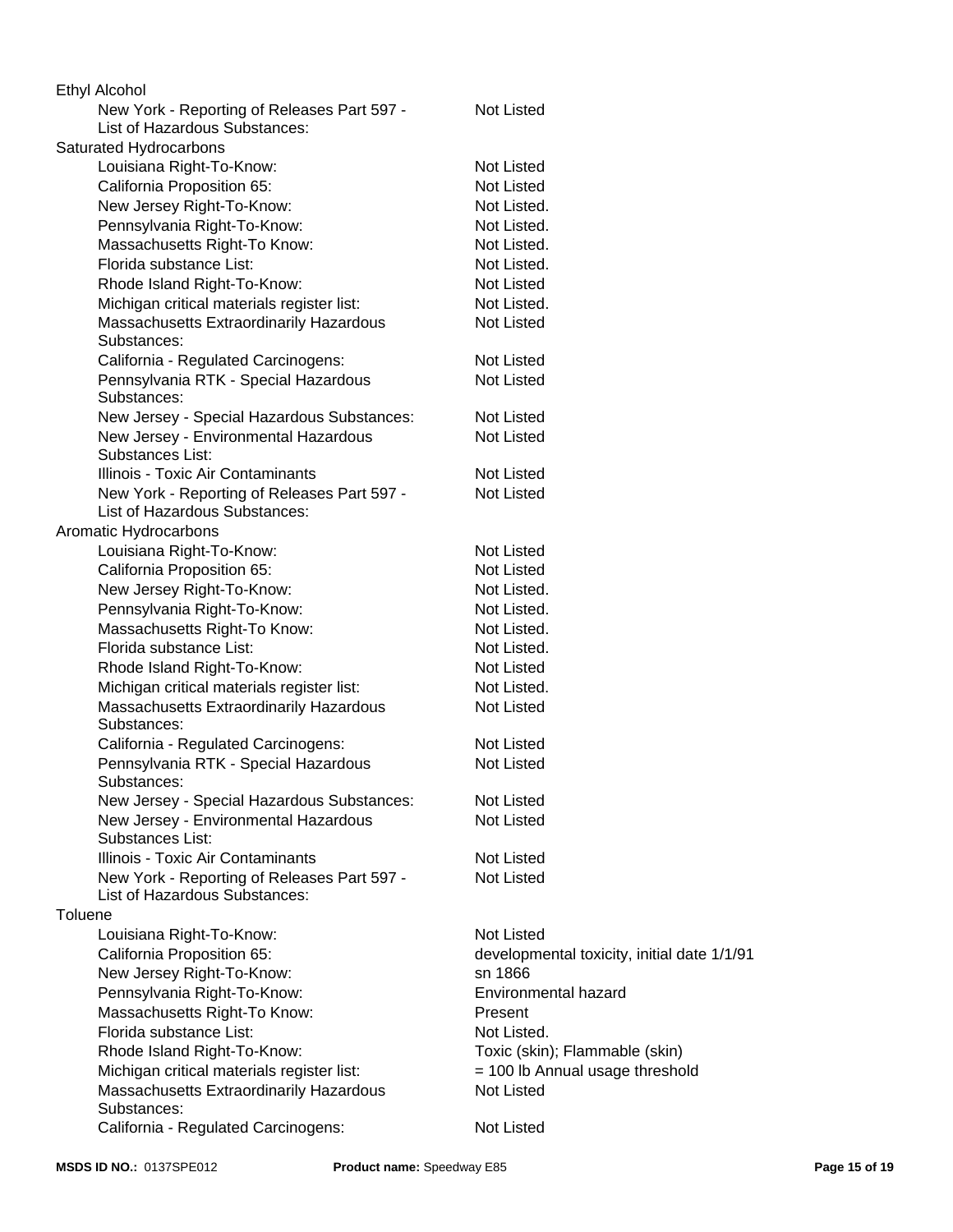New Jersey - Special Hazardous Substances: Not Listed Louisiana Right-To-Know: Not Listed New Jersey - Environmental Hazardous Substances List: Not Listed Pennsylvania RTK - Special Hazardous Substances: Illinois - Toxic Air Contaminants Not Listed California Proposition 65: New York - Reporting of Releases Part 597 - List of Hazardous Substances: Not Listed Not Listed New Jersey - Environmental Hazardous Substances List: Xylene SN 1866 TPQ 500 lb Louisiana Right-To-Know: Not Listed New Jersey Right-To-Know: New Jersey Right-To-Know: California Proposition 65: Not Listed Not Listed New Jersey Right-To-Know: sn 2014 Pennsylvania Right-To-Know: Environmental hazard Pennsylvania Right-To-Know: Not Listed. Massachusetts Right-To Know: example and Present Illinois - Toxic Air Contaminants Florida substance List: Not Listed. Massachusetts Right-To Know: Rhode Island Right-To-Know: Toxic (skin); Flammable (skin) Not Listed. Present Michigan critical materials register list:  $= 100$  lb Annual usage threshold all isomers Ethyl Alcohol Massachusetts Extraordinarily Hazardous Substances: Not Listed Florida substance List: Not Listed. California - Regulated Carcinogens: Not Listed Pennsylvania RTK - Special Hazardous Substances: Not Listed New Jersey - Special Hazardous Substances: flammable - third degree Rhode Island Right-To-Know: Not Listed New Jersey - Environmental Hazardous Substances List: SN 2014 TPQ 500 lb New York - Reporting of Releases Part 597 - List of Hazardous Substances:  $= 1$  lb RQ land/water  $= 1000$  lb RQ air Illinois - Toxic Air Contaminants **Present**  Michigan critical materials register list: New York - Reporting of Releases Part 597 - List of Hazardous Substances:  $= 1$  lb RQ land/water  $= 1000$  lb RQ air Not Listed. 1,2,4-Trimethylbenzene New Jersey - Special Hazardous Substances: Louisiana Right-To-Know: Not Listed Massachusetts Extraordinarily Hazardous Substances: Not Listed California Proposition 65: Not Listed flammable - third degree; teratogen New Jersey Right-To-Know: sn 2716 Unsaturated Hydrocarbons Pennsylvania Right-To-Know: Environmental hazard California - Regulated Carcinogens: Not Listed Massachusetts Right-To Know: Present Pennsylvania RTK - Special Hazardous Substances: Not Listed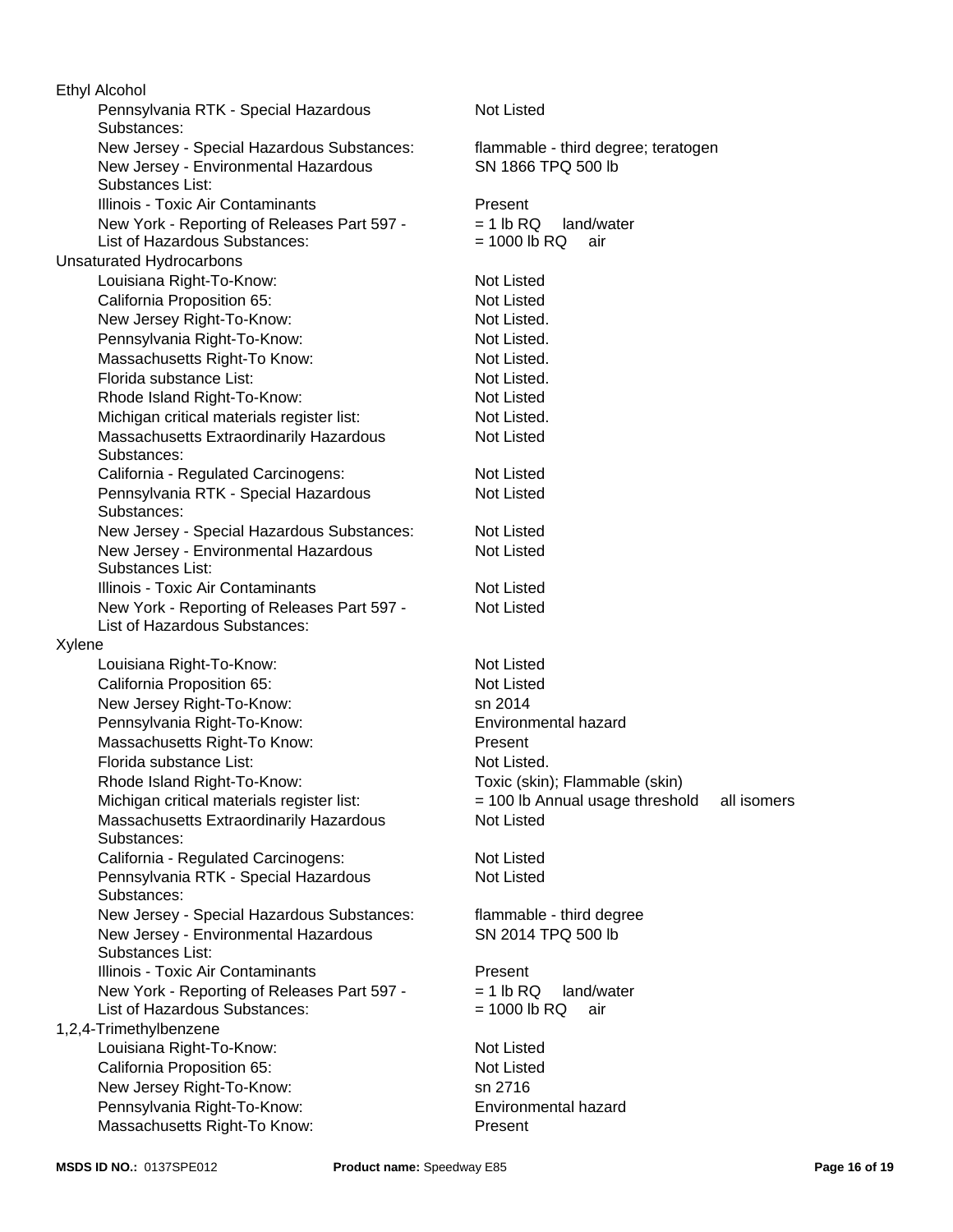Florida substance List: Not Listed. New Jersey - Special Hazardous Substances: Michigan critical materials register list:  $= 100$  lb Annual usage threshold Florida substance List: Massachusetts Extraordinarily Hazardous Substances: California - Regulated Carcinogens: Not Listed New Jersey - Environmental Hazardous Substances List: Pennsylvania RTK - Special Hazardous Substances: Michigan critical materials register list: Not Listed. New Jersey - Environmental Hazardous Substances List: Illinois - Toxic Air Contaminants **Present** Illinois - Toxic Air Contaminants **Present**  New York - Reporting of Releases Part 597 - List of Hazardous Substances: New York - Reporting of Releases Part 597 - List of Hazardous Substances: Hexane Louisiana Right-To-Know: Not Listed Massachusetts Extraordinarily Hazardous Substances: California Proposition 65: Not Listed Benzene New Jersey Right-To-Know: sn 1340 Ethyl Alcohol Pennsylvania Right-To-Know: Present Louisiana Right-To-Know: Not Listed Massachusetts Right-To Know: Present Florida substance List: Not Listed. Rhode Island Right-To-Know: Toxic; Flammable California Proposition 65: carcinogen, initial date 2/27/87 Michigan critical materials register list: Not Listed. California - Regulated Carcinogens: Not Listed Massachusetts Extraordinarily Hazardous Substances: New Jersey Right-To-Know: California - Regulated Carcinogens: Not Listed Pennsylvania RTK - Special Hazardous Substances: Rhode Island Right-To-Know: New Jersey - Special Hazardous Substances: flammable - third degree New Jersey - Environmental Hazardous Substances List: Illinois - Toxic Air Contaminants **Present**  Massachusetts Right-To Know: Pennsylvania RTK - Special Hazardous Substances:

 Rhode Island Right-To-Know: Toxic (skin); Flammable (skin); Carcinogen (skin) Not Listed carcinogen; extraordinarily hazardous SN 2716 TPQ 500 lb Not Listed Not Listed developmental toxicity, initial date 12/26/97 male reproductive toxicity, initial date 12/26/97 sn 0197 Pennsylvania Right-To-Know: Environmental hazard; Special hazardous substance Carcinogen; Extraordinarily hazardous Not Listed

Present

Not Listed.

Toxic

New Jersey - Special Hazardous Substances: carcinogen; flammable - third degree; mutagen; teratogen SN 0197 TPQ 500 lb

# $= 1$  lb RQ land/water  $= 10$  lb RQ air

Not Listed

Not Listed

SN 1340 TPQ 500 lb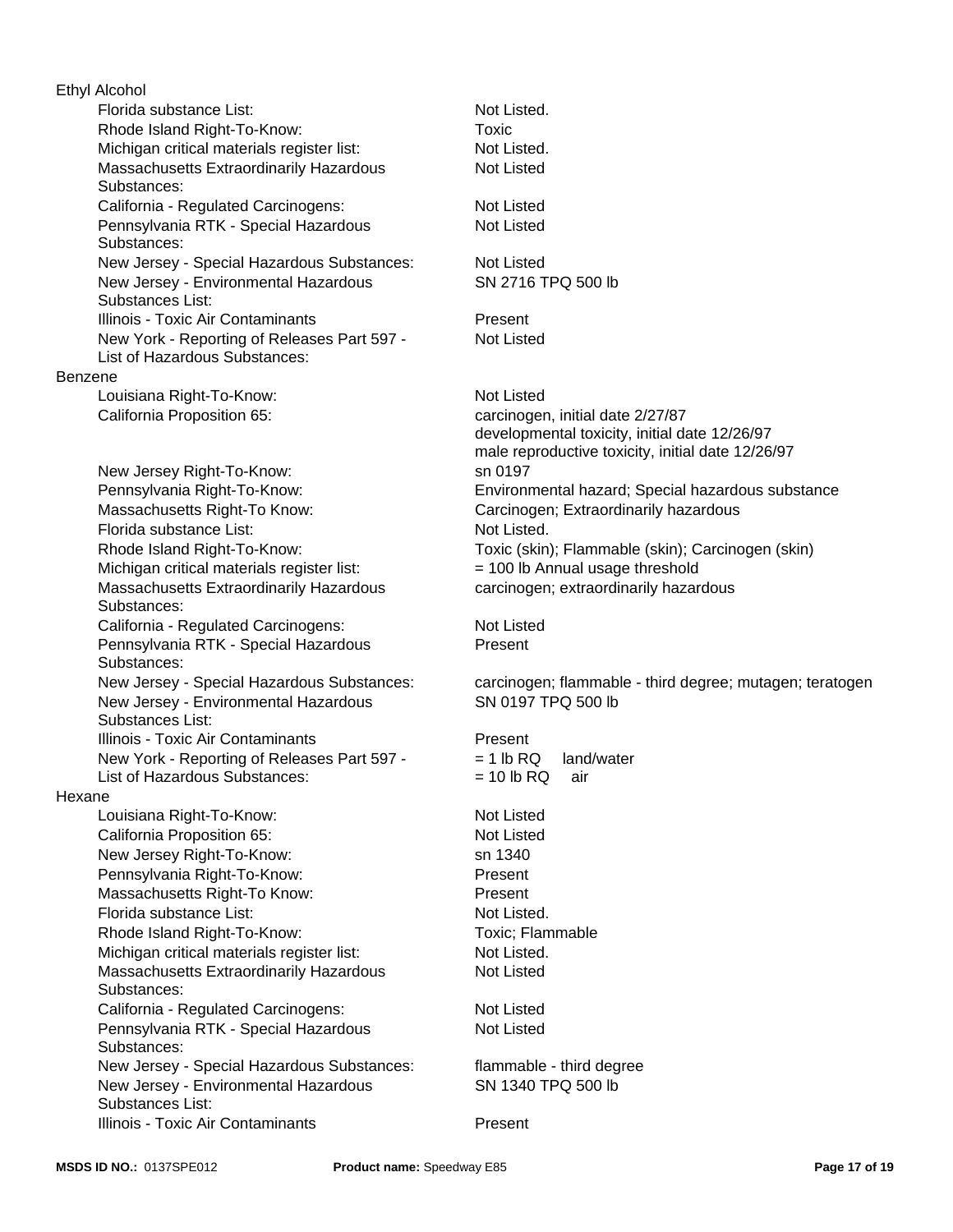California Proposition 65: carcinogen, initial date 4/19/02 Florida substance List: New Jersey Right-To-Know: sn 1322 Not Listed. Pennsylvania Right-To-Know: Environmental hazard  $= 1$  lb RQ air  $= 1$  lb RQ land/water Massachusetts Right-To Know: Present Rhode Island Right-To-Know: Toxic; Flammable Florida substance List: Not Listed. Rhode Island Right-To-Know: Toxic; Flammable Michigan critical materials register list: Not Listed. Michigan critical materials register list: Not Listed. Massachusetts Extraordinarily Hazardous Substances: Not Listed California Proposition 65: carcinogen, initial date 6/11/04 California - Regulated Carcinogens: Not Listed Massachusetts Extraordinarily Hazardous Substances: Pennsylvania RTK - Special Hazardous Substances: Not Listed Not Listed Ethyl Alcohol New Jersey - Special Hazardous Substances: carcinogen New Jersey - Environmental Hazardous Substances List: SN 1322 TPQ 500 lb California - Regulated Carcinogens: Not Listed Illinois - Toxic Air Contaminants **Present**  New York - Reporting of Releases Part 597 - List of Hazardous Substances:  $= 1$  lb RQ land/water  $= 100$  lb RQ air New Jersey Right-To-Know: Pennsylvania RTK - Special Hazardous Substances: Not Listed sn 0851 Ethyl Benzene New Jersey - Special Hazardous Substances: carcinogen; flammable - third degree New Jersey - Environmental Hazardous Substances List: SN 0851 TPQ 500 lb Pennsylvania Right-To-Know: Environmental hazard Illinois - Toxic Air Contaminants **Present**  New York - Reporting of Releases Part 597 - List of Hazardous Substances: New York - Reporting of Releases Part 597 - List of Hazardous Substances:  $= 1$  lb RQ land/water  $= 1000$  lb RQ air Naphthalene Massachusetts Right-To Know: Present Louisiana Right-To-Know: Not Listed Louisiana Right-To-Know: Not Listed

### **Canadian Regulatory Information:**

Canada DSL/NDSL Inventory: This product and/or its components are listed either on the Domestic Substances List (DSL) or are exempt.

| <b>Name</b>            | <b>Canada - WHMIS: Classifications of Substances:</b> | Canada - WHMIS: Ingredient Disclosure: |
|------------------------|-------------------------------------------------------|----------------------------------------|
| Ethyl Alcohol          |                                                       | $0.1 \%$                               |
| Toluene                | B2. D2A. D2B                                          | $1\%$                                  |
| Xvlene                 | B2. D2A. D2B                                          |                                        |
| 1,2,4-Trimethylbenzene | B3                                                    | $0.1 \%$                               |
| Benzene                | B2. D2A. D2B                                          | $0.1 \%$                               |